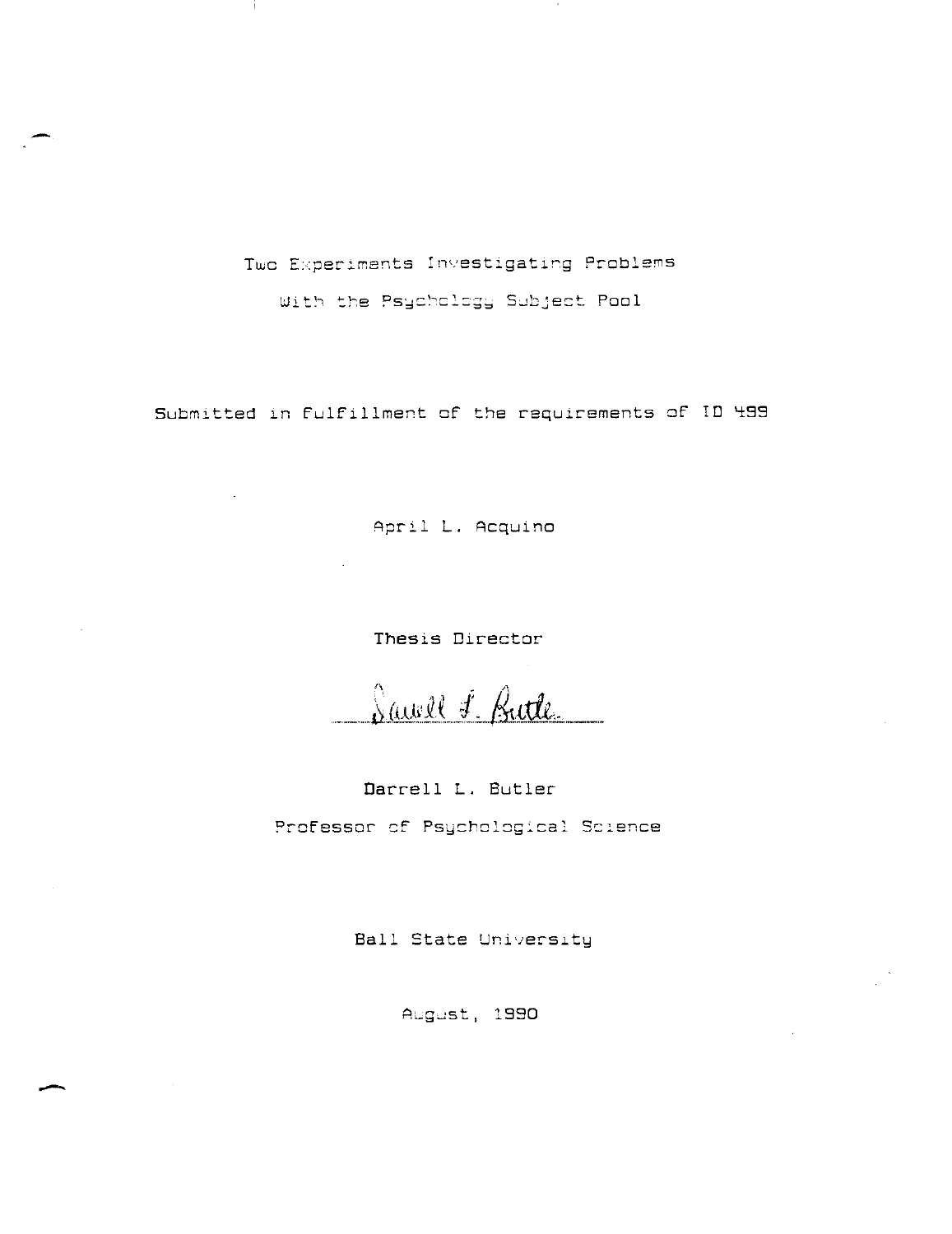

 $\sim$ 

# Table of Contents

 $\hat{\mathcal{A}}$ 

| Reasons for Subject No-shows2     |
|-----------------------------------|
| Characteristics of a Best Route20 |
|                                   |

 $\bar{\mathcal{A}}$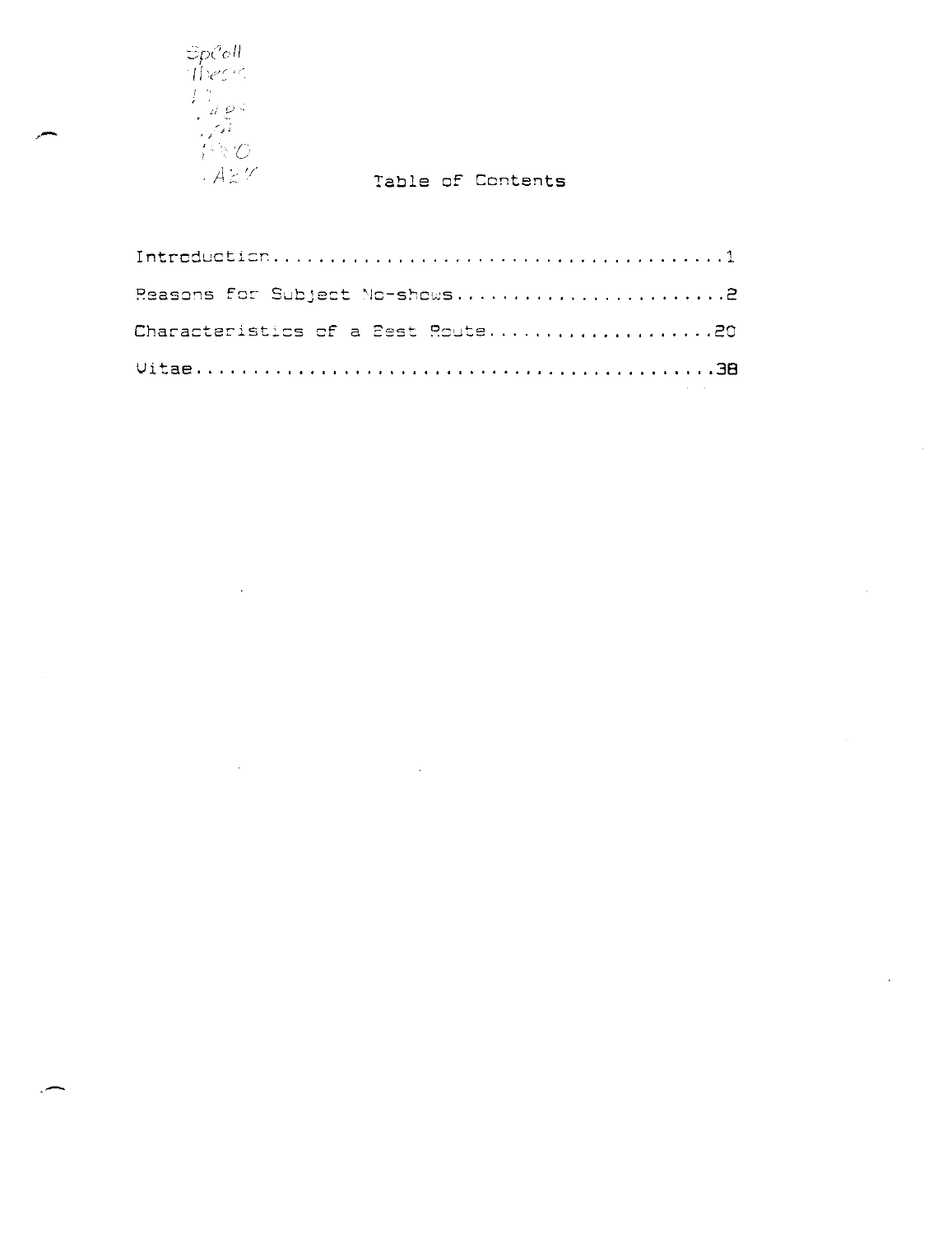Each year, thousands of human particlpants are needed for the research projects conducted by the psychology department. Most of these subjects are provided by the subject pool. The subject peol 1S a valuable resource because of its diversity and its accessibility; however, it is not without problems. The following experiments examine two of the problems that plague the subject pool. Why do subjects miss their appointments? Most of the researchers in the building tend to belleve that subjects are lazy and inconslderate. Frequently they suggest implementing a punlshment system to lncrease the show rate. Thus the first goal was to determine if subjects really miss experiments because of apathy. A second and related problem is subjects becoming lost in the building and arriving late or faillng to arrlve for their experiments. Experiment 2 was conducted to determlne the best routes in the building for which to design a wayfinding system.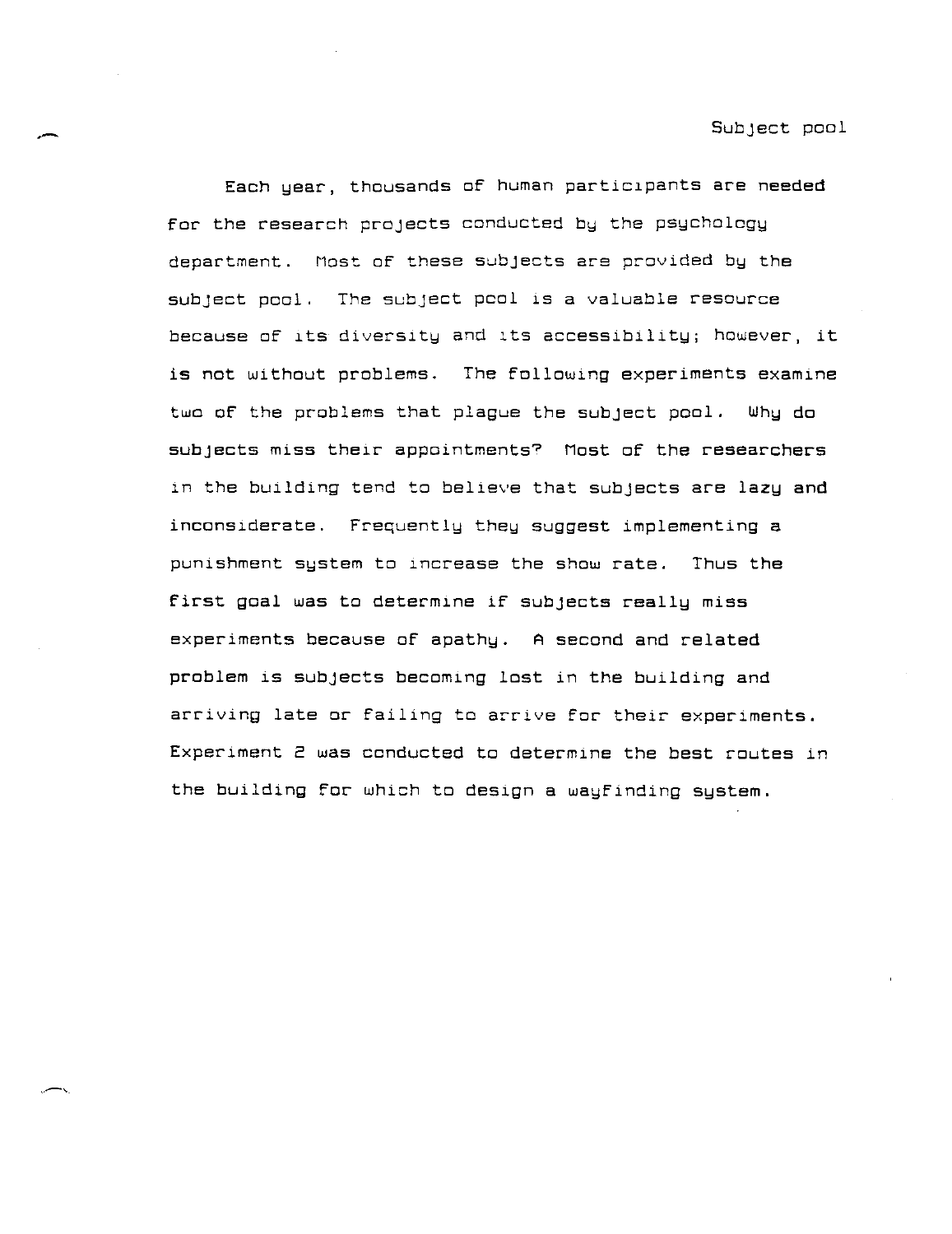Subject pool

## Abstract

The present study attempted to identify the major reasons **why subjects fall to show up for psychology experIments.**  Attempts were made to contact 98 students about participation in a one credit hour psychology experiment. Twenty-four of the 78 students who were successfully contacted were actually run. The subjects were hooked by electrodes to a physiogragh machine that served as a bogus **Subjects were then asked a series of questions**  about their and their classmates' participation in the subject pool. Analysis of responses yielded five categories of 'reasons for no-shows: memory, apathy, time confllct, 111ness, and wayfinding problems. Memory and apathy were the most frequent responses. Results for the self and classmate data reveal that the bogus pipeline may not have been successful in eliminating all socially desirable answering. Possible intervention strategies are discussed.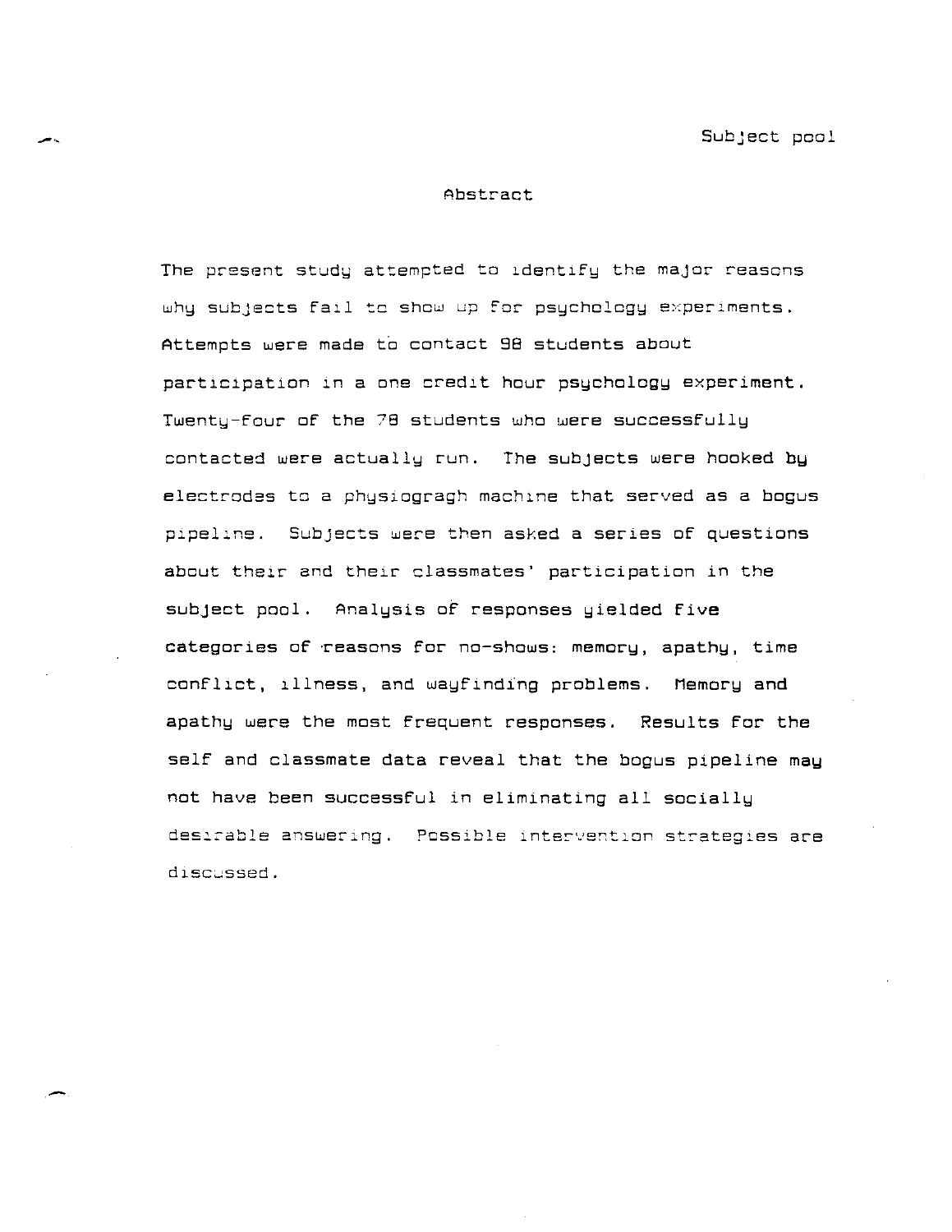# Reasons for subject no-shows

When subjects are late or fail to show up for experiments they create problems for both themselves and the experimenter. Late subjects interfere with the running of other subjects and subjects who never arrive waste valuable experiment time. In addition, subjects who fail to keep their appointments create a drain on the subject pool by taking sign-up times away from other students. These problems, when combined with the results from a recent study in which researchers were asked in an open-ended question to indicate their worst experience in research (43% responded subject no-shows) are reason for concern (Kirkhoff, 1990).

A review of the literature revealed that much of the attention paid to no-shows (in various settings) has dealt with either the characteristics that differentiate shows from no-shows, or intervention strategies to prevent no-shows (Wesch, Lutzker, Frisch & Dillon, 1987; Larson, Mguyon, Green & Atthinson, 1983; Turner & Vernon 1976; Kluger & Karras 1983). Many of the intervention strategies explored in other settings (phone call reminders, punishment) have been proposed to deal with our problem. However, these intervention programs all have underlying assumptions about the reasons for no-shows, either memory (reminders) or apathy (punishment or motivators). Because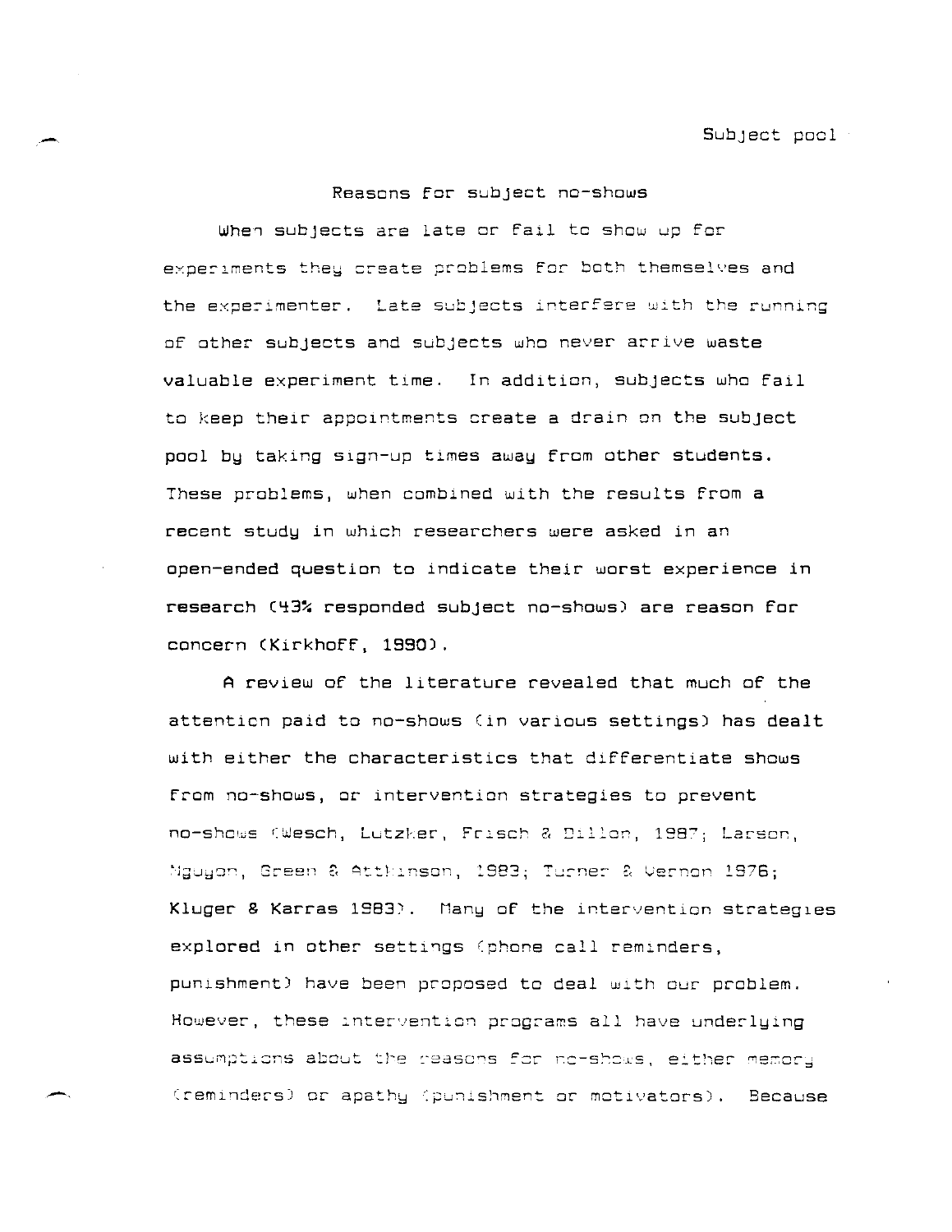it would be unwise to implement an intervention program **before** determ~ni~g **the sause of the** p~oblem, **thlS study was**  designed to collect information from no-shows about why they missed their experiments.

Although subjects could simply be asked (either in an  $interview$  or questionnaire) why they missed their experiments, the validity of their self-reports were of concern. Subjects may feel that the experimenter is personally evaluating them, thereby making them more inclined to respond in a socially desirable manner. Nederhof (1985) defines social desirability as "a distortion of responses in a socially desirable direction which is a resultant of two Factors: 'selF-deception' and ·other-deception·.·· In our situation it was presumed that most subjects would remember if they had missed an  $experiments, so they would be more influenced by$ 'other-deception' in which answers are given to avoid **negative evaluation.** 

In an attempt to reduce the likelihood of socially desirable answers, we employed a variation of the 'bogus  $p$ ipeline' technique developed by Jones and Sigall (1971). The procedure involves convincing subjects that their self-reports can be objectively verified by a lie-detector-like machine. Such a procedure should induce in subjects a desire to tell the truth to avold being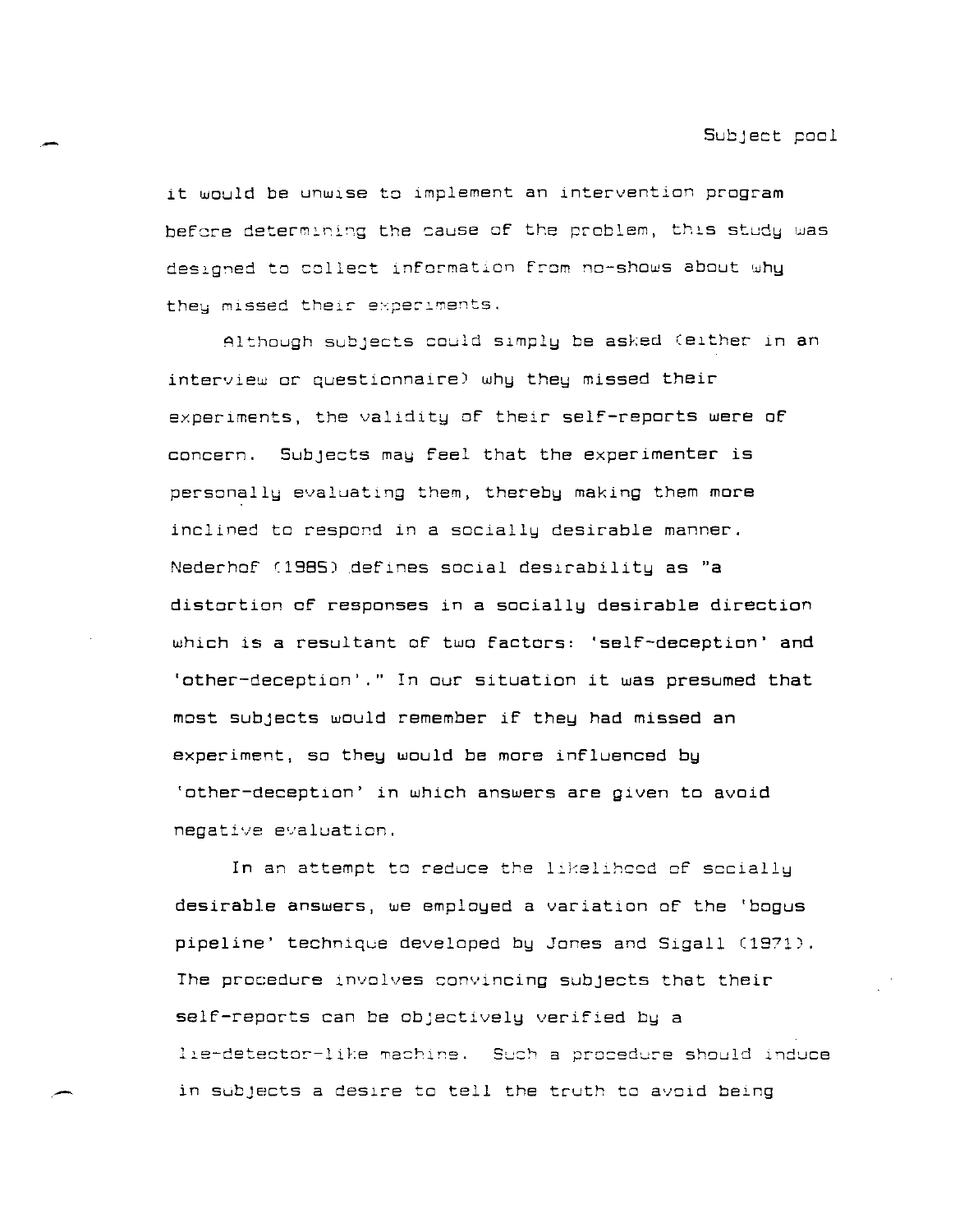perceived **as a** 11ar. Millham and Kellogg (1980) have shown that the bogus pipeline reduces the other-deceptive component of social desirability. Therefore, the bogus pipellne was viewed as an ldeal technlque for our situation. In addition, both personal reasons and others' reasons for missing experlments were gathered because some psychologists have suggested that judgments about others may be more valid than personal judgments (e.g. Baird et al., 1976). This technique also provides a check on the validity enhancing qualities of the bogus pipeline.

#### Method

#### $Sub$  $gets$

During the sixth week of the spring semester, 98 students from seven different introductory psychology classes were selected from the Ball State University research participants pool. Students were chosen if they had been recorded as missing a psychology experiment during that semester. Students were contacted about participation in a one hour experiment via a note delivered by their teaching assistants during their introductory psychology classes. Attempts were made to contact each student on **five consecutIve class perIods. Of the 98 students, 21**  failed to respond to the five attempts (i.e. were not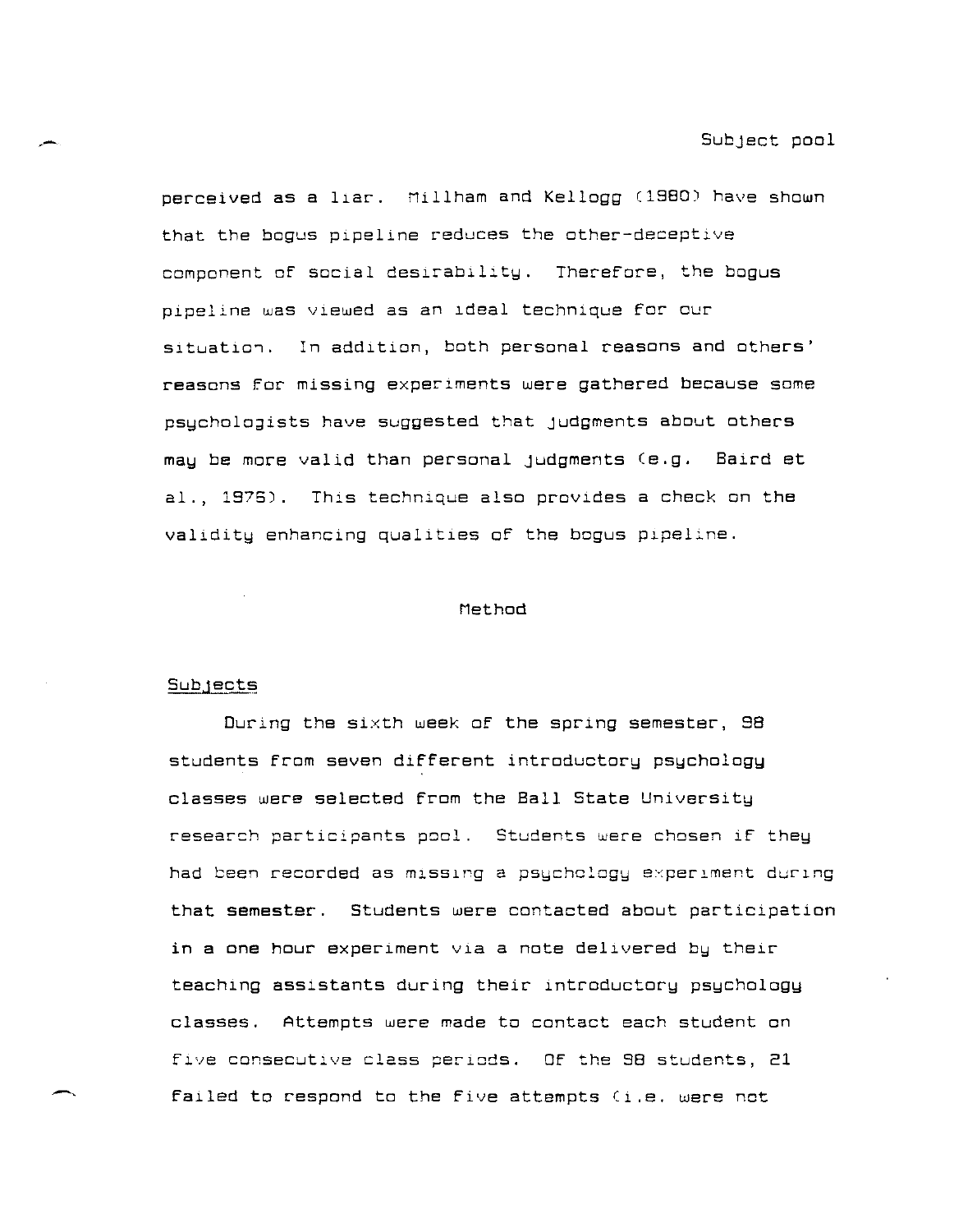attending class). Of the 78 students contacted, five refused to participate since they believed they had completed their course requIrements and 32 made appointments with the experimenter. Of these 32, only 25 subjects showed up to be run.

## Materials

~Earatus.-- Subjects were hooked b~ electrodes to a physiograph machine. This machine measured respiration, skin conductance, and heart rate. The hook up used a Bellowsneumograph for respiration, two finger electrodes Chooked to the two middle fingers of the dominant hand) for skin conductance, and three steel plated electrodes to measure heart rate. The heart rate electrodes were hooked to both the left and right arms and the right leg. The machine was on during the questioning.

Questionnaire.--A nine item questionnaire was constructed. Items concerned the students (and their classrocm acquaintances) participation in the psychology **subject peal. The** questlc~nalre **is shown In AppendIX A.** 

#### Procedure

Subjects met individually with the experimenter. They were then taken to a room that contained a chair and the physiograph machine. The subject was then informed that s/he would be hooked to a machine that had been used by previous researchers to detect truth-telling and asked a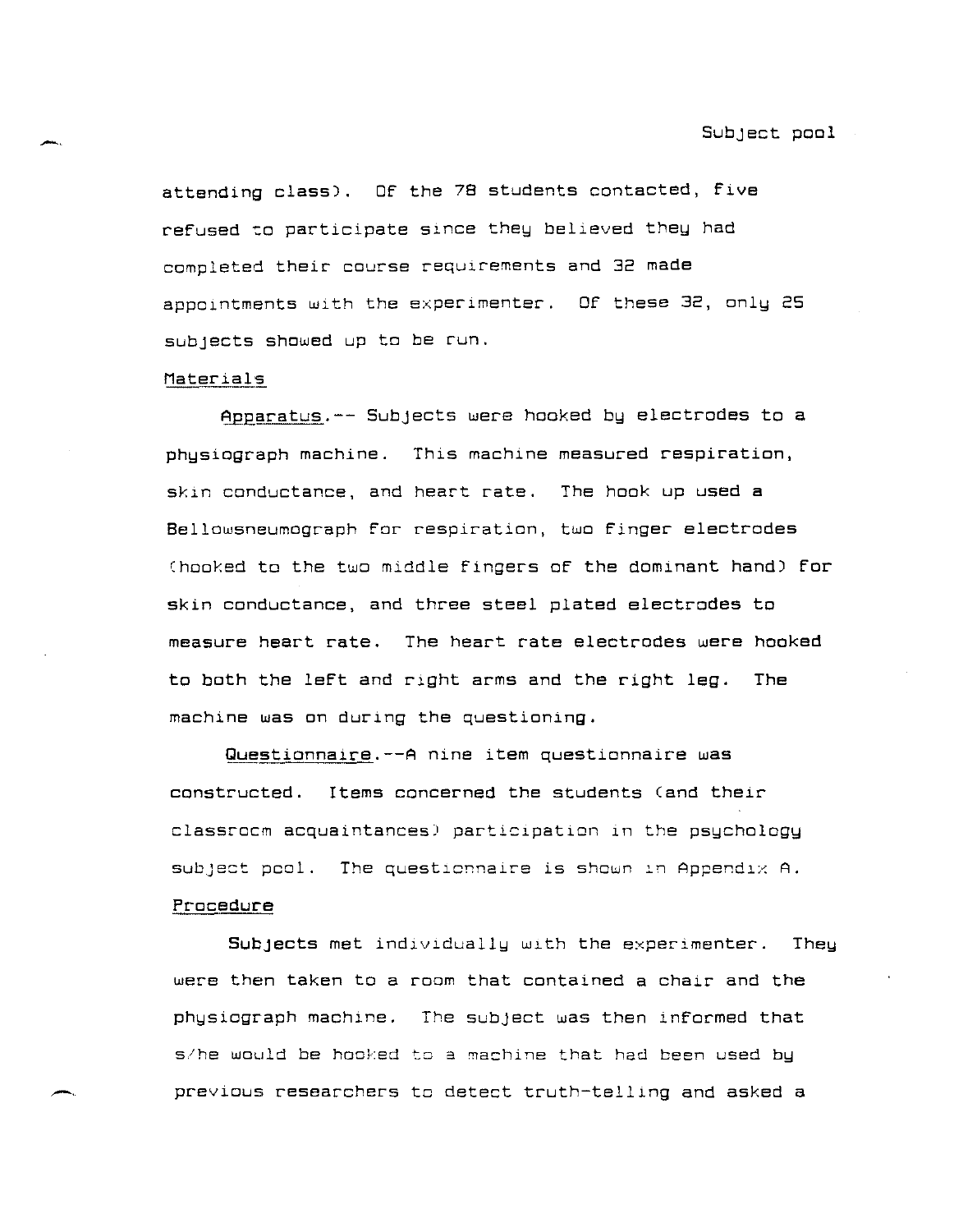Subject pool

series of questions about their participation in the psychology subject pool. The subject was then given the opportunity to withdraw without punishment from the experiment. No one chose to leave.

-.

.-

Each subject was hooked to the machine using the electrode configuration detailed *in* the apparatus section. The subject was given approximately ten minutes to habituate to the machine while it was being calibrated. The subject was then informed that s/he would be asked a test question to assure the experimenter that the machine was recording properly. The subject was instructed to respond with the truth to the following question, "What is your name?" The subject was then provided with a false response to make and asked the question again. At this time, the printout was removed from the machine and showed to the subject. The differences in the physiological recordings when they told the truth and when they were forced to lie were emphasized to increase their belief in **the "1 J.e-detecti ng " p8wers of the mach 1 ne.** 

After demonstrating the reliability of the machine, the subject was asked the list of prepared questions about the subject pool. All verbal responses were recorded by the experimenter. The subject was then unhooked from the  $m$ achine and any questions s/he had about her/his selection for the experiment or the machine were answered. No one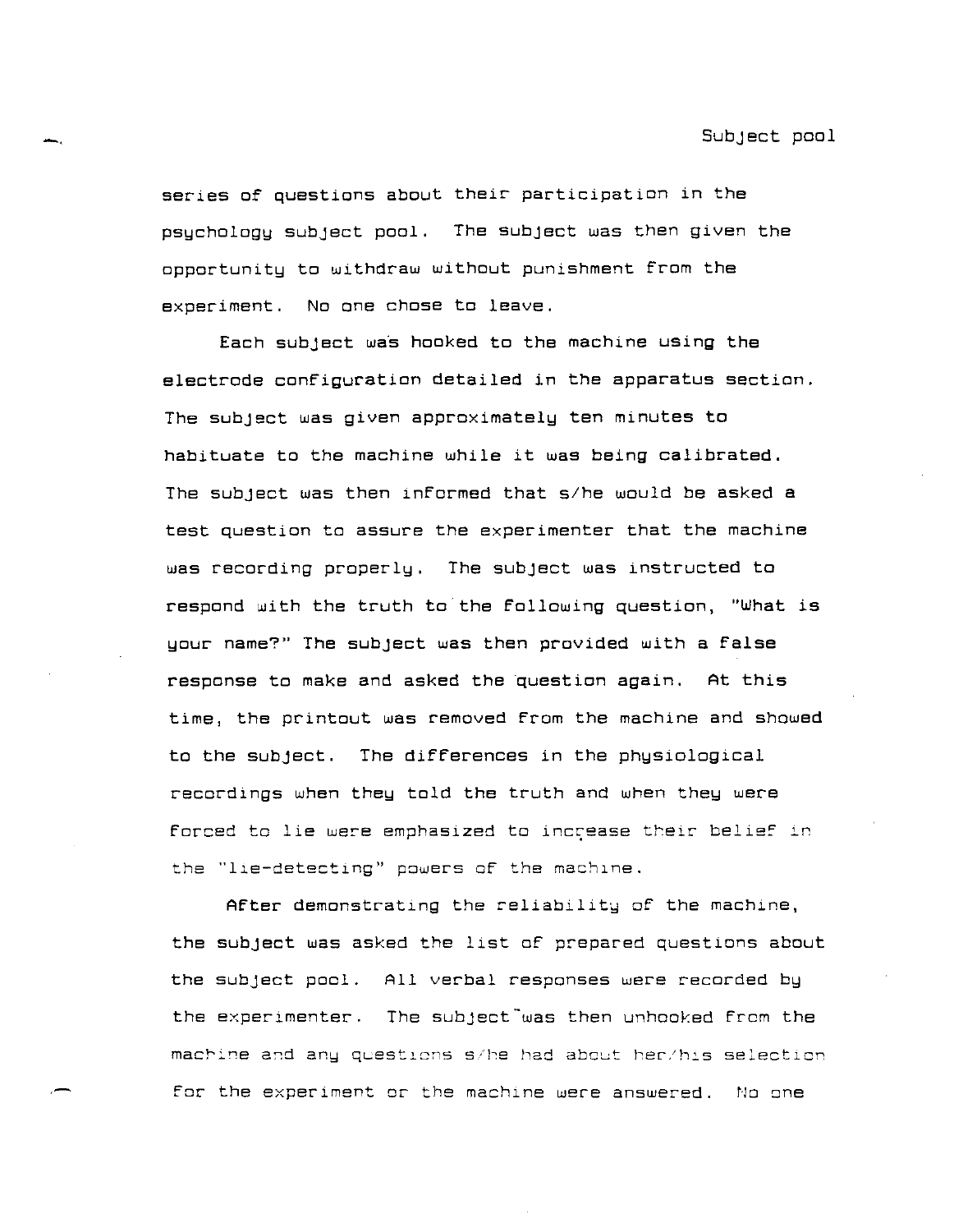expressed serious doubts about the ability of the machine to detect truth-telll~g. **Befcre be:ng excused the subject was** l~structed **not to discuss the experIment with anyone other than the** exper:~enter. **The subject was then** t~anked for their participation and dismissed.

#### Results

The 98 subjects were divlded lnto 5 categories: shows, no-shows, subjects who refused to partlcipate, subJects who never responded, and subjects who were never reached. Importantly, subjects who showed up to be run did not differ significantly from the other categories in either grade received in their introductory psychology class  $(XZ)$  $[24] = 33.97$ , ns) (X2 [6] = 5.107, ns) or gender (X2 [4]  $=$ 2.261, ns). In fact, no variables were found to suggest that the group that showed up was different from those who dld not.

Subjects verbal responses to the open ended questions **about missed experiments (why they missed thslr experiment,**  why a classmate (real or hypothesized) missed an experiment, and what they thought was the most common  $r$ eason subjects failed to show up for experiments) were analyzed by two judges. This analysis gielded five categories of responses: memory, apathy, time conflict,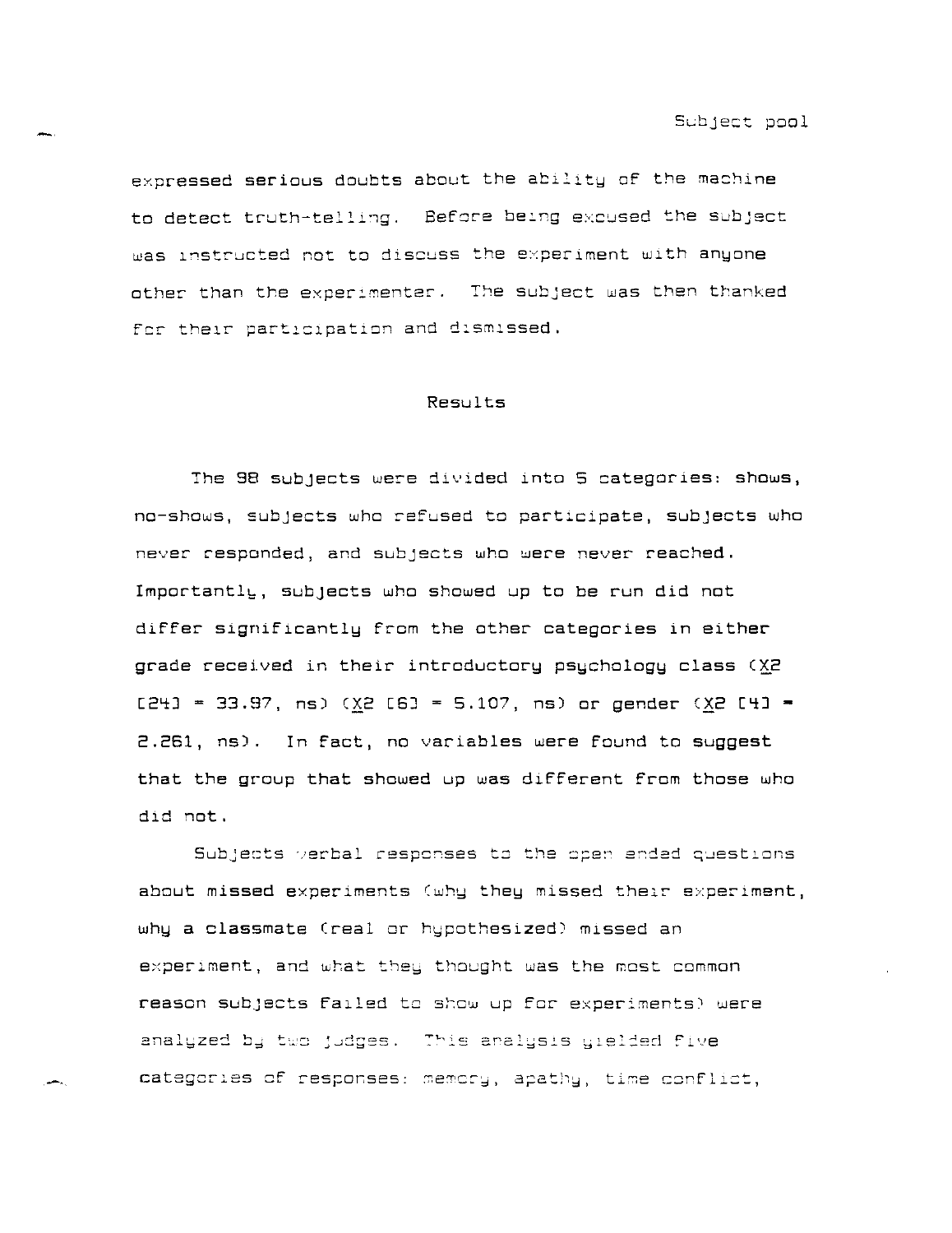# Table 1

Judged reason for missing experiment 

| THE CONSTRUCTION OF REAL PROPERTY AND COLUMN TO A REPORT OF THE COMPANY OF THE COMPANY OF THE CONSTRUCTION OF THE CONSTRUCTION OF THE CONSTRUCTION OF THE COMPANY OF THE CONSTRUCTION OF THE COMPANY OF THE CONSTRUCTION OF TH |                                                                        |           |                |  |  |  |
|--------------------------------------------------------------------------------------------------------------------------------------------------------------------------------------------------------------------------------|------------------------------------------------------------------------|-----------|----------------|--|--|--|
|                                                                                                                                                                                                                                | Self                                                                   | Classmate | Most<br>Common |  |  |  |
| Memory                                                                                                                                                                                                                         | 9                                                                      | 7         | 11             |  |  |  |
| Apathy                                                                                                                                                                                                                         | З                                                                      | Э         | 12             |  |  |  |
| Conflict                                                                                                                                                                                                                       | Ч                                                                      | Э         | 1              |  |  |  |
| Illness                                                                                                                                                                                                                        | Э                                                                      | 2         | Ω              |  |  |  |
| Wayfinding                                                                                                                                                                                                                     | Ρ                                                                      | 1         | n              |  |  |  |
| N                                                                                                                                                                                                                              | 110 Animala Animala Animala Animala Animala Animala Animala<br>а<br>21 | 22        | ----<br>24     |  |  |  |

 $\mathbf{a}$ 

Number does not total 24 because of subjects who b did not remember missing an experiment. Two subjects responded "I don't know."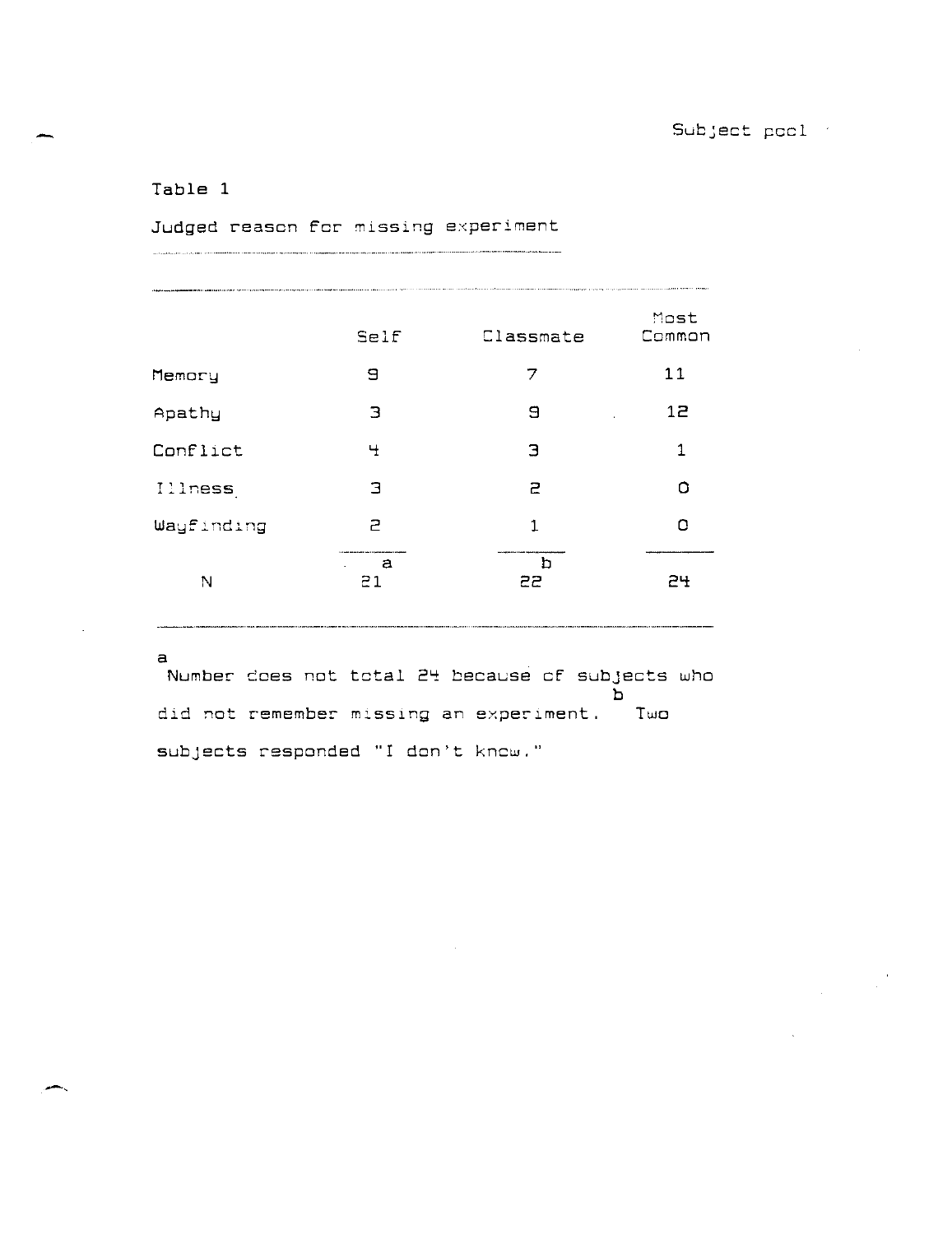illness, and wayfinding problems. The results are summar1zed in Table 1.

 $\mathbf{I}$ 

Mest subjects apparently told the truth. Not only did subjects state they were telling the truth, but comparison of frequencies for self and classmate were not significantly different  $(XZ 143 = 3.91, ns)$ . Since subjects had no reason to *lie* about others, this result supports the hypothesis that they did not lie about their own reasons for missing.

As can be seen in Table 1, 43% of the subjects stated that they forgot. A chi square goodness of fit test on the self data does not indicate significant differences in frequencies for the 5 categories  $(XZ E+J = 7.33, p \le .12)$ . However, the N is very small and the test is not always robust with small frequencies in so many cells. An analysis of the classmate data does reveal differences in frequencies among the categories  $(XZ \tI+1 = 10.73, p \tA.05)$ . If self and classmate results are combined, then forgetting is the most common reason followed by apathy, time confli<mark>ct, illness, a</mark>nd wayfinding problems. These **frequencies do significantlu differ** (~~ [~J <sup>=</sup>13.15, n < <"- .025). Consistent with this analysis, subjects report that they believe memory and apathy are the major reasons that people miss experiments  $XZ$  [4] = 31.42,  $p < .01$ ).

Researchers who use the subject pool suggested that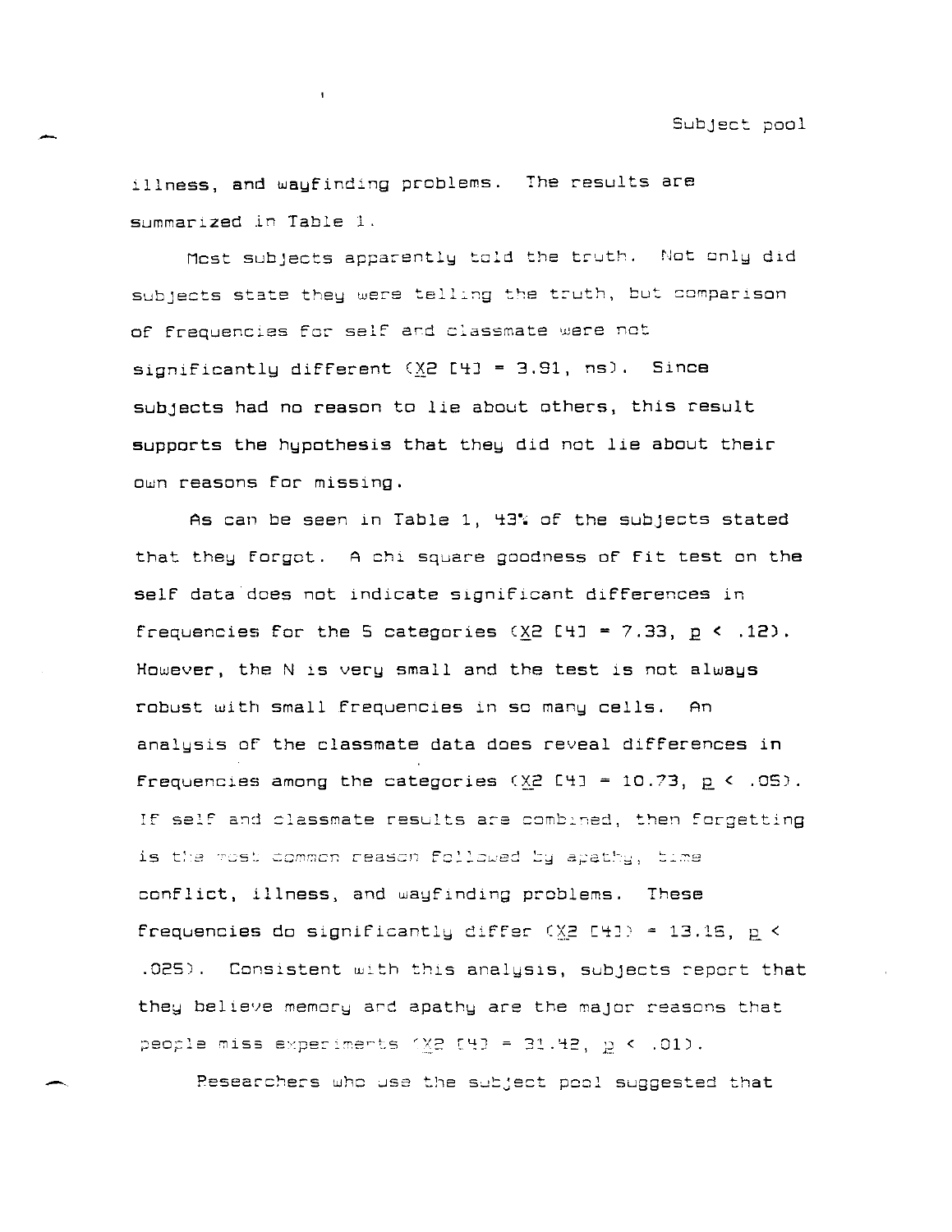one reason for the high rate of no-shows is that students are signed up by their friends who then forget to tell them of the appointment. Subjects self reports do not support this hypothesis. Of the 24 subjects, only 1 reported being signed up by someone else and that person was a member of his/her immediate family.

#### Discussion

The present investigation was successful in that it delineated five major categories of reasons for subject no-shows. The two most frequent reasons were memory **and**  apathy. However, the three other categories, accounted for approximately  $27 - 43$  of the no-shows depending on the data used (self or classmate). These results indicate that the no-show problem is more complex than previously thought and that several factors need to be considered in designing  $a$ <sup>n</sup> intervention program. Any intervention strategy would  $not ~ only ~ have ~ the ~ efficient to ~ implement, but would have$ to be fair to subjects in all five categories.

One suggested intervention strategy is some type of punisher (Wesch, Lutzker, Frisch, and Dillon, 1987). Two suggestions made by researshers in our department are increasing hours required proportional to hours missed or requiring an additional hour for every experiment missed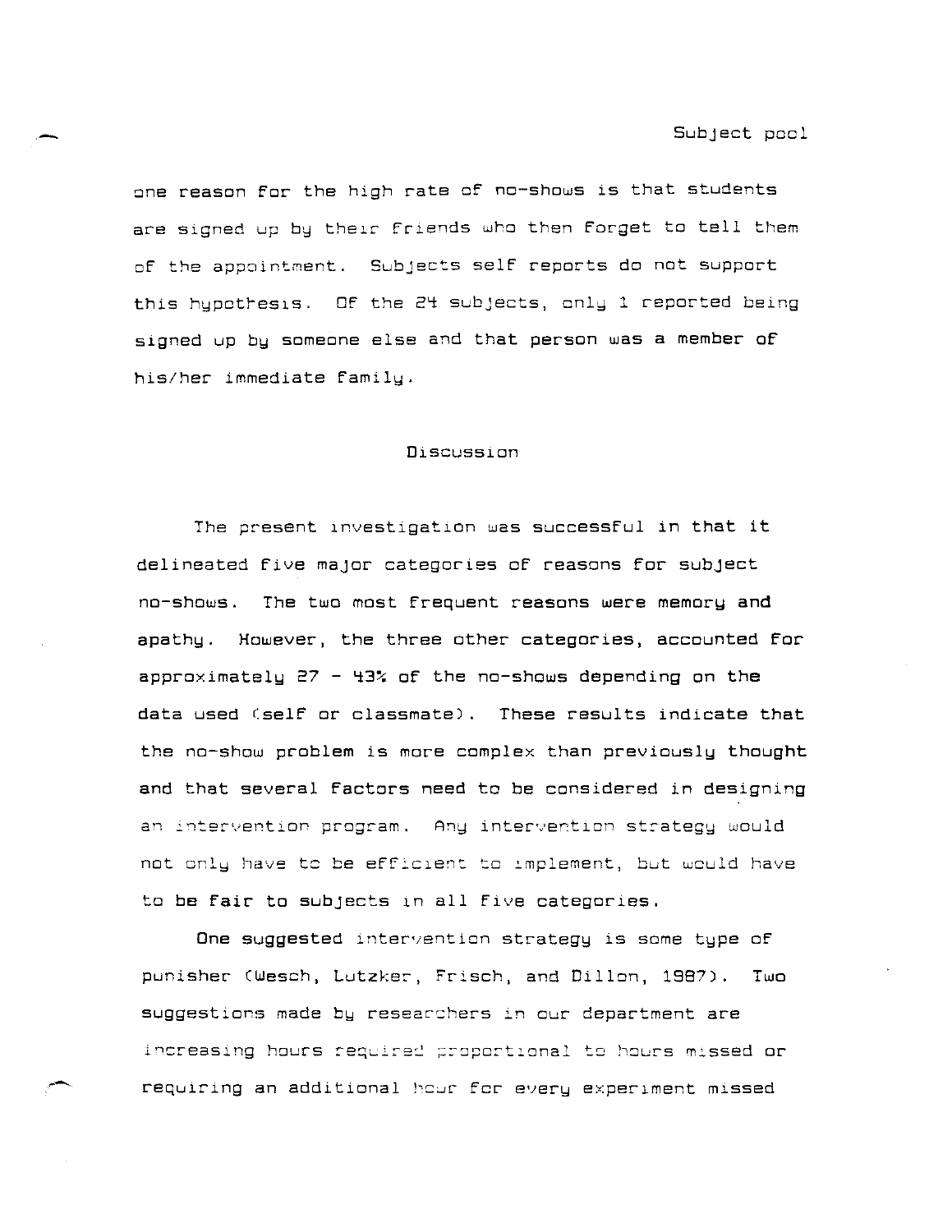regardless of length. However, while a punisher might motivate subjects with apathy problems or time conflicts, it would not be fair to subjects who were ill or who got lost in the building. It is also not clear what impact a punishment system would have on those subjects that forgot. In addition, a punishment system might encourage subjects to call in and cancel their appolntments to avold being counted as a no-show. If thls were to happen we would have succeeded in increasing the number of excused absences while not increasing the show rate.

The two categories for which it is hardest to design an intervention strategy are those subjects who are apathetic and those that have time conflicts. While reminders might be beneficial to the subjects with time conflicts by allowing them to reschedule, these subjects may also have been slightly apathetic in that they were not motivated to remember their commitment. As of yet, no good motivator has been proposed. **Subjects are alreadu prcvlded**  with a slight motivator in that they will receive an incomplete in the class if they fail to complete the research requirement. However, this motlvator does not appear to exert a strong influence on subjects. Another possible motivator would be to pay subjects for  $participation;$  however, this solution is only feasible for experiments requiring a small number of subjects or for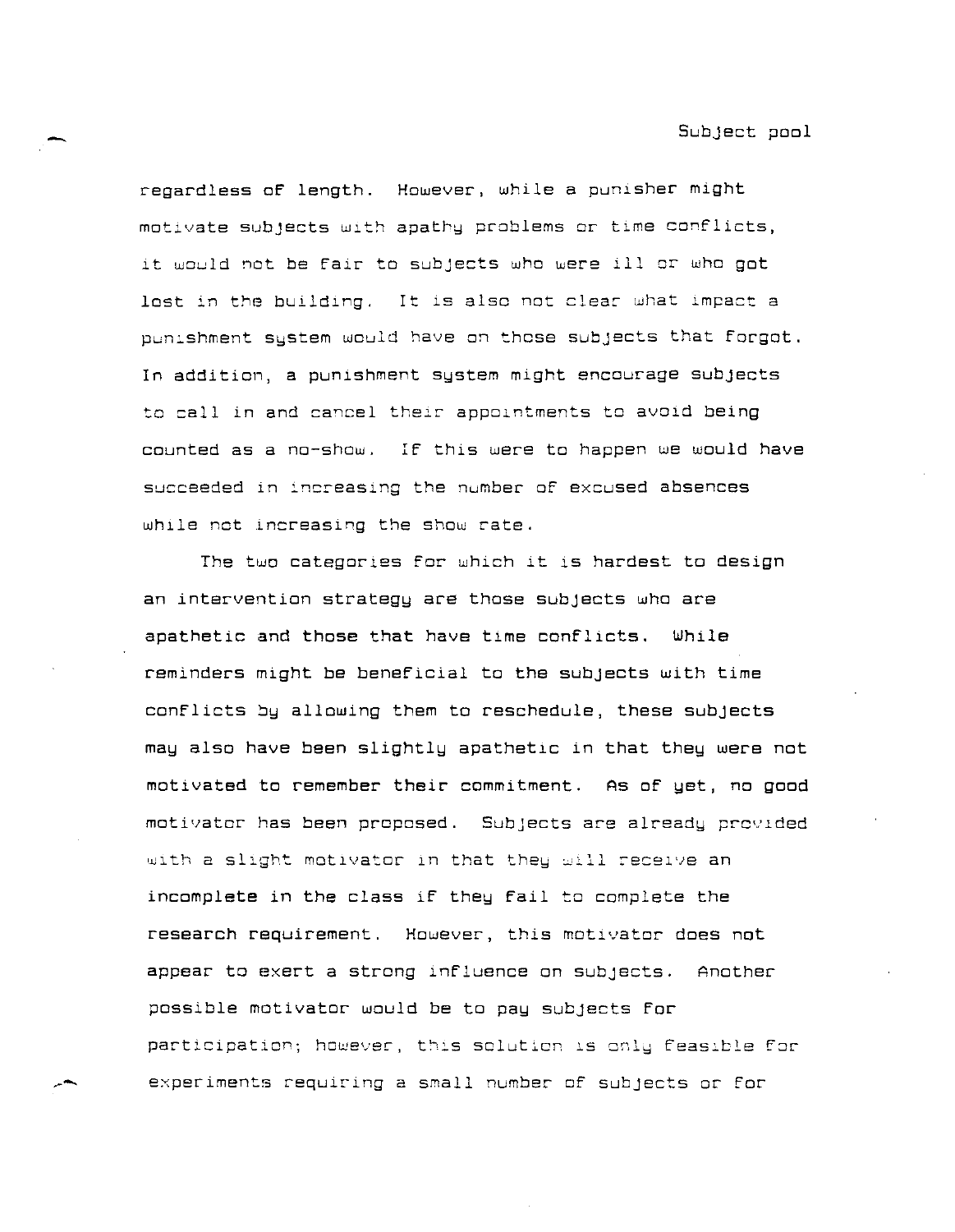researchers with external funding.

-,

жc,

A related solution would be to make the subject pool voluntary. This would solve the apathy problem by  $\alpha$  **attracting only the most motivated students. The problem** with this is that we currently get a very diverse group of students participating in research. By making the system voluntary we may end up with sampling biases.

Another frequently suggested intervention is to send reminders to subjects of their appointments (Kluger and Karras, 1983; Turner and Vernon, 1976). On the surface this appears to be an ldeal solution because it would benefit a significant portion of the no-shows and *it is* not unfair to any of the subjects. The problem with reminders *is* in designing a system that would be able to reach all subjects and still be efficient to run. Three possible sustems are phone calls, postcards, or electronic mail.

Under the present Circumstances, phone calls are not as efficient as they could be because many students fail to keep the university updated about residence changes. However, with one minor change in the system, phone calls could be successfully used. The change would involve having subjects fill out  $3 \times 5$  cards on the first day of class that included their name, address and phone number. Subjects would be instructed that if any of the information on the card changed during the semester they should go the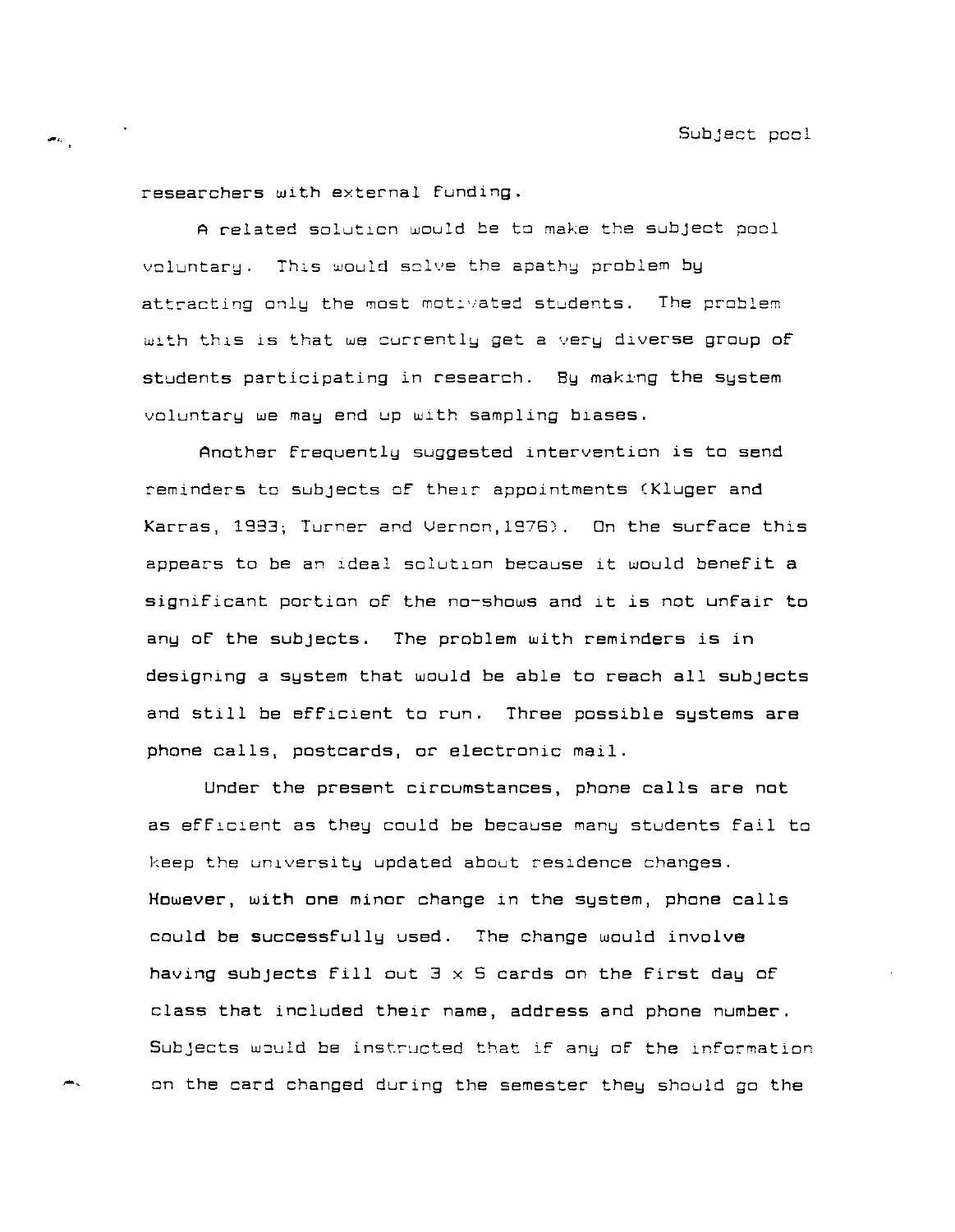psychology office and update it. This system would not create an unfair workload for any one person, and would increase the hit rate substantially. Phone calls are best used by experimenters running either single subjects or small groups. People running large groups however, may still find it to be inefficient.

The second suggestlon of postcards would also be made more feasible by having students fill out the cards. However, a pilot study (Butler, 1989) revealed that only about 50% of introductory psychology students lived **on-campus.** ThlS would make the financial investment in such a system quite high. Therefore, this system works best for researchers operating on external grants.

The final suggestion of using electronic mail bypasses the problems of cost and locating students because computing services are available to all students on campus. However, while this system is ideally good, in practice it is not reasonable at the present time. The computer competency of both the students and the faculty is not yet high enough to insure that everyone would be willing to use the system. Indeed, many students who are computer phobic might elect to do the optional project merely to avoid having to use computers.

Research is presently being conducted to help those subjects who become lost on their way to experiments.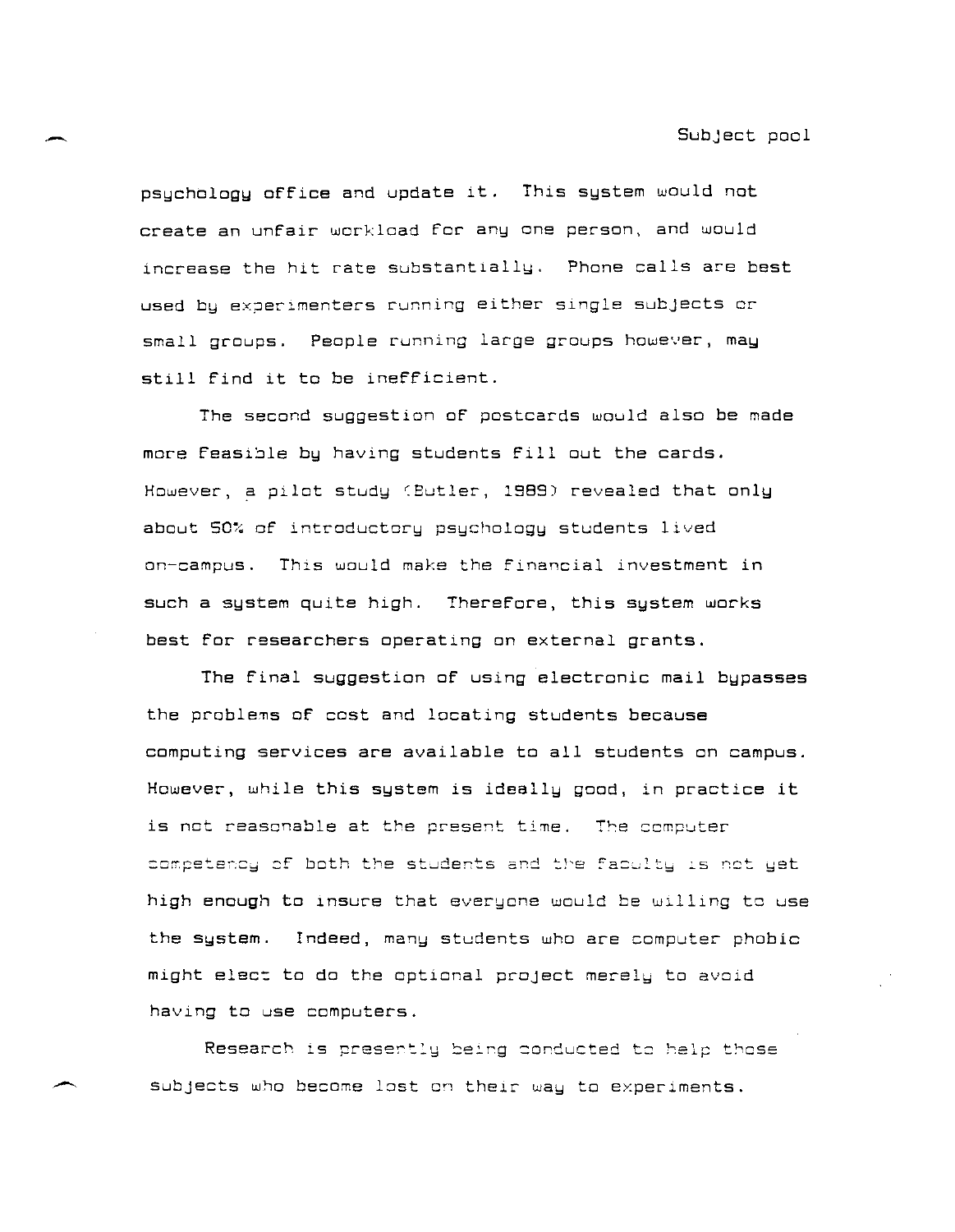Attempts **are** being made to find the best wayfinding aids to use, to determine what routes to use, and what the wayfinding aids should look like to maximize their efficlency. This type of lntervention, while not lncreasing the show rate by a large amount, does benefit all subjects **as** well as experimenters by insuring that subjects arrive on time.

There is one group of no-shows for which the is no feasible interventlon and that researchers must come to accept, those students who become ill. While it would be beneficial lf these students would call to cancel their appointments, this is not always possible. When people become ill their schedule is often disrupted and many students may simply not remember to call and cancel.

A noteworthy issue regarding the present investigation is that the bogus pipeline may not have been **as** successful **as** asking about others in reduclng socially desirable answers. Although the data for the self and classmate were  $net$  significantly different (possibly because of the small N) there was a slight difference. Results for the self question indicated that memory was the most frequent cause of mlssed experiments; however, when asked about classmates and for the most common reason, apathy became number one. These results are interesting in light of subjects' responses to a forced choice question in which they were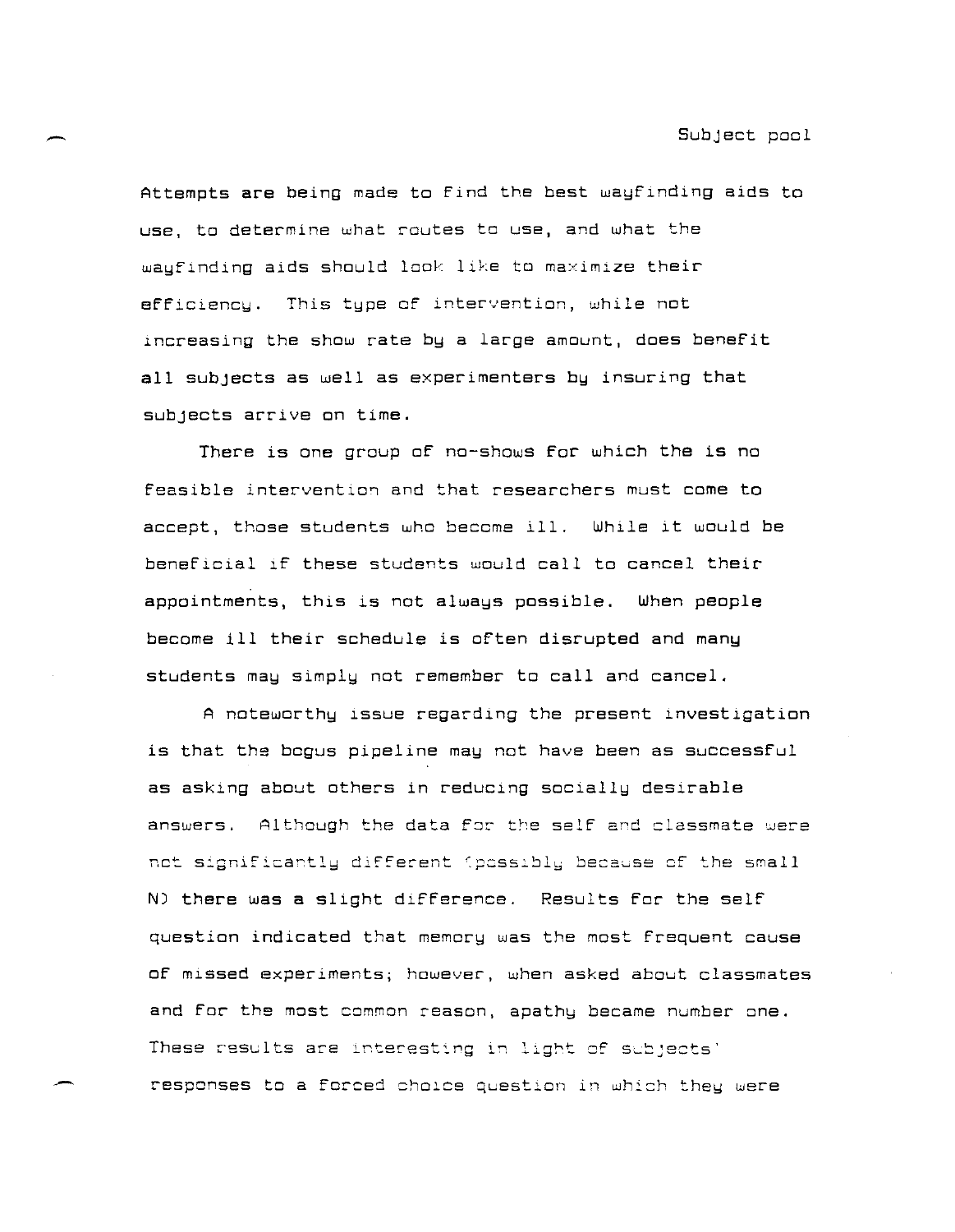asked which they would consider worse, someone who forgot an experiment or scmeone who was unconcerned and decided not to show up. Only two of the subjects reported that they would consider someone who forgot worse. While it is possible that the people subjects used for the classmate question really were apathetic, these results tend to indicate that some subjects may have made socially desirable answers. However, because the difference was not statistically significant, more research needs to be done to see if in certain circumstances asking about others produces equivalent or better results than the bogus pipeline.

Based upon our findings, it appears that there are ways to reduce the severity of the no-show problem. The most important contribution of the study was that it revealed five categories of no-shows, four of which can be helped by the implementation of some type of intervention. The research suggest that the two things that would be most beneficial in increasing the show rate are a card system that would permit the collection of current information about students, and the development of a wayfinding system for the building. In addition, the research raises questions about the validity of the bcgus pipeline for some types of questions.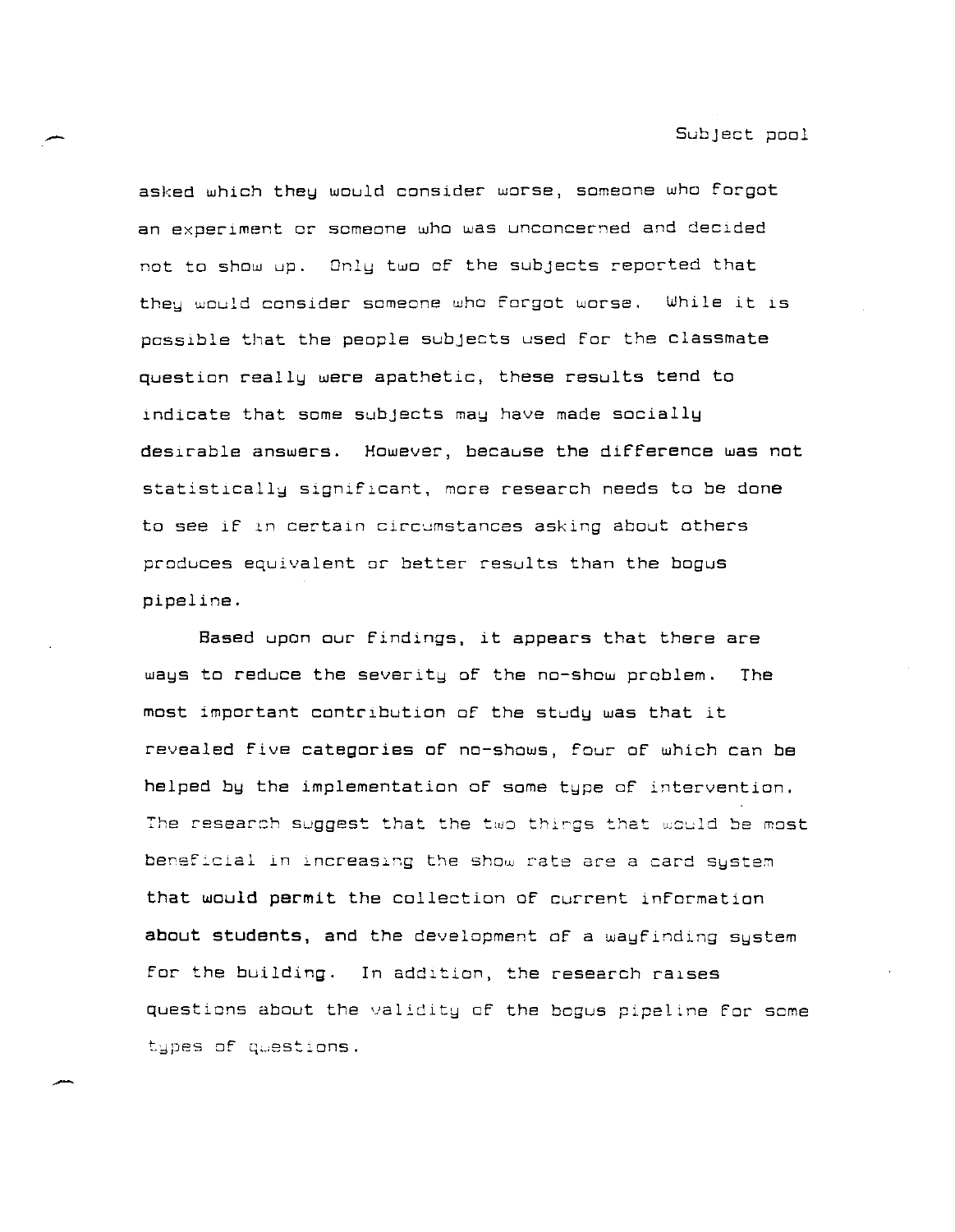# o<br>Atbuatix  $\mathbf{D}$

**CONSIGNATION** 

 $\frac{10}{2}$  $\overline{\mathbb{C}}$  $H$ a $\sim$ ə ic<br>C<br>E Rueu  $\frac{a}{\Omega}$ **heasin** 0  $\frac{1}{10}$  $\frac{0}{2}$  $\frac{1}{\alpha}$ ា<br>ព្យូ<br>បើ ic<br>C Raptotafisd missed? 机运行机 计目的过程  $\frac{11}{11}$ sanester?

 $F_{\text{m}}$ uo  $\overline{5}$ **IFISSSEDE**  $\frac{17}{10}$ EOST ir<br>Vi recent  $\frac{17}{17}$ experiment dricate mortos esta missed. **Paase** captando

 $\tilde{\mathbf{h}}$  $\mathfrak{g}^{\varepsilon}$  $\frac{\alpha}{n}$ in<br>C E578 the emperiments

 $\mathcal{A}$ catement indianal terms of the constanting the contract of the constant of the constant of the constant of the

 $\mathbf{f}$ rout not be If hot, please ur.<br>Bu ローケー ted the that papie mho anne have. mount hop atdoad missed e rementer passtw  $\frac{1}{2}$ 

Ú Er  $\begin{array}{c} \mathbb{C} \\ \mathbb{C} \\ \mathbb{C} \end{array}$ 计算法 t, ar messed 等面片 enterines?

**Bxperiment** 

- $\frac{\Gamma}{\mathbf{U}}$  $\frac{m}{2}$ n<br>Par 与动け experiments?  $\frac{13}{12}$ r<br>D<br>C **Shink:** aut sr ingst common teasch papple Fail  $\ddot{\mathbf{c}}$ mous
- pot  $\mathfrak{S}$ asusad **Uhich**  $\vec{a}$ show up? **Fueld** printm Eorgot der constder  $\frac{1}{2}$ sameane who warse, 5 BM someche noncerned e<br>Ja missed and<br>D មិ<br>ជ decided experiment
- $\tilde{\mathbf{a}}$ Eriendsr po Anoñ ubis noñ og up for experiments å a<br>D<br>D noñ hq dn pauðts
- $\frac{1}{2}$ đ w stants  $\vec{a}$  $\frac{1}{2}$  $\mathbf{u}$ Butaq atate  $\frac{1}{2}$ anañ Readed  $\frac{\Omega}{D}$  $7-10$ sse<sub>T</sub>c  $\mathfrak{a}$ **TETENT Pleas** E<br>End<br>J  $\overline{\mathbf{r}}$  $\frac{1}{10}$ than Fpogfisana Butag 3<br>0 rou<br>E בים<br>הפיה in<br>C<br>C  $\mathfrak{g}^*$  $\begin{smallmatrix} \omega\ 1\ 0 \end{smallmatrix}$ Jatsnc parated than  $\vec{a}$  $\overline{a}$ 일<br>모 ロハコロ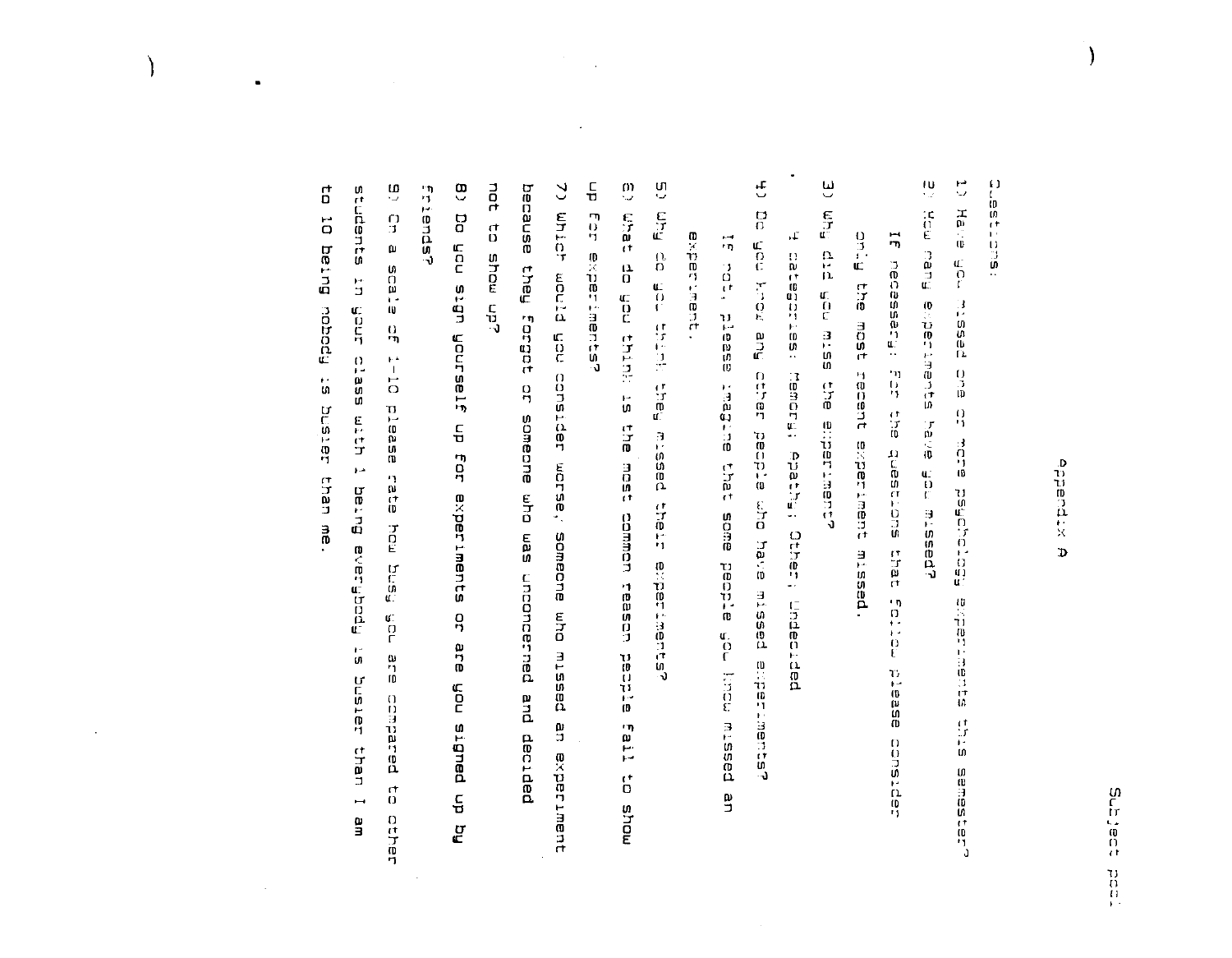#### **References**

Baird, J.C., Noma E., Nagy J.N., & Quinn J. (1976). Predicted and observed activity patterns in campus settings. Perceptual and Motor Skills, 43, 615-624.

Jones, E.E. & Sigall, H. (1971). The bogus pipeline: A new paradigm for measuring affect and attitude. Psychological Bulletin, 76, 349-364.

- Kirkhoff, K. (1990). The experiences of undergraduate psychological science researchers. Unpublished thesis, Ball State University.
- Kluger, M.P. & Karras, A. (1983). Strategies for reducing missed initial appointments in a community mental health center. Community Mental Health Journal, 19 (2), 137-143.
- Larson, D.L., Nguyon, T.D., Green, R.S. & Attkinson, C.C. (1983). Enhancing the utilization of outpatient mental health services. Community Mental Health Journal, 10, 305-320.
- Millham, J. & Kellogg, R.W. (1980). Need for scoial approval: Impression management or self-deception? Journal of Research in Personality, 14, 445-457.
- Nederhof, A.J. (1985). Methods of coping with social desirability bias: a review. European Journal of Social Psychology, 15, 263-280.

Turner, A.J. & Vernon, J.C. (1976). Prompts to increase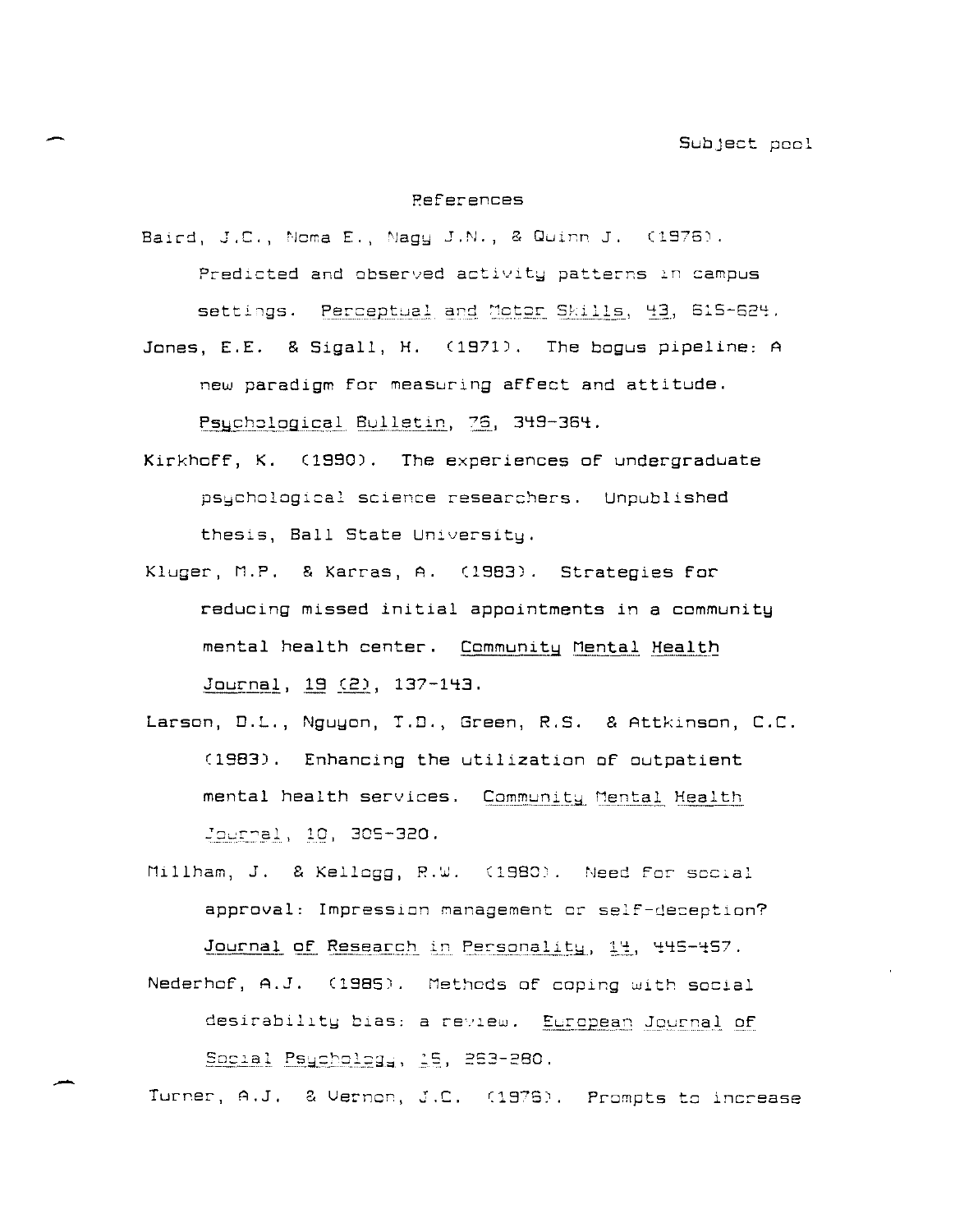attendance in a community mental-health center.

Journal of Applied Behavior Analysis, 9, 141-145. Wesch, D., Lutzker, J.R., Frisch, L. & Dillon, M.M.

(1987). Evaluating the impact of a service fee on patient compliance. Journal of Behavioral Medicine,  $10(1), 91-101.$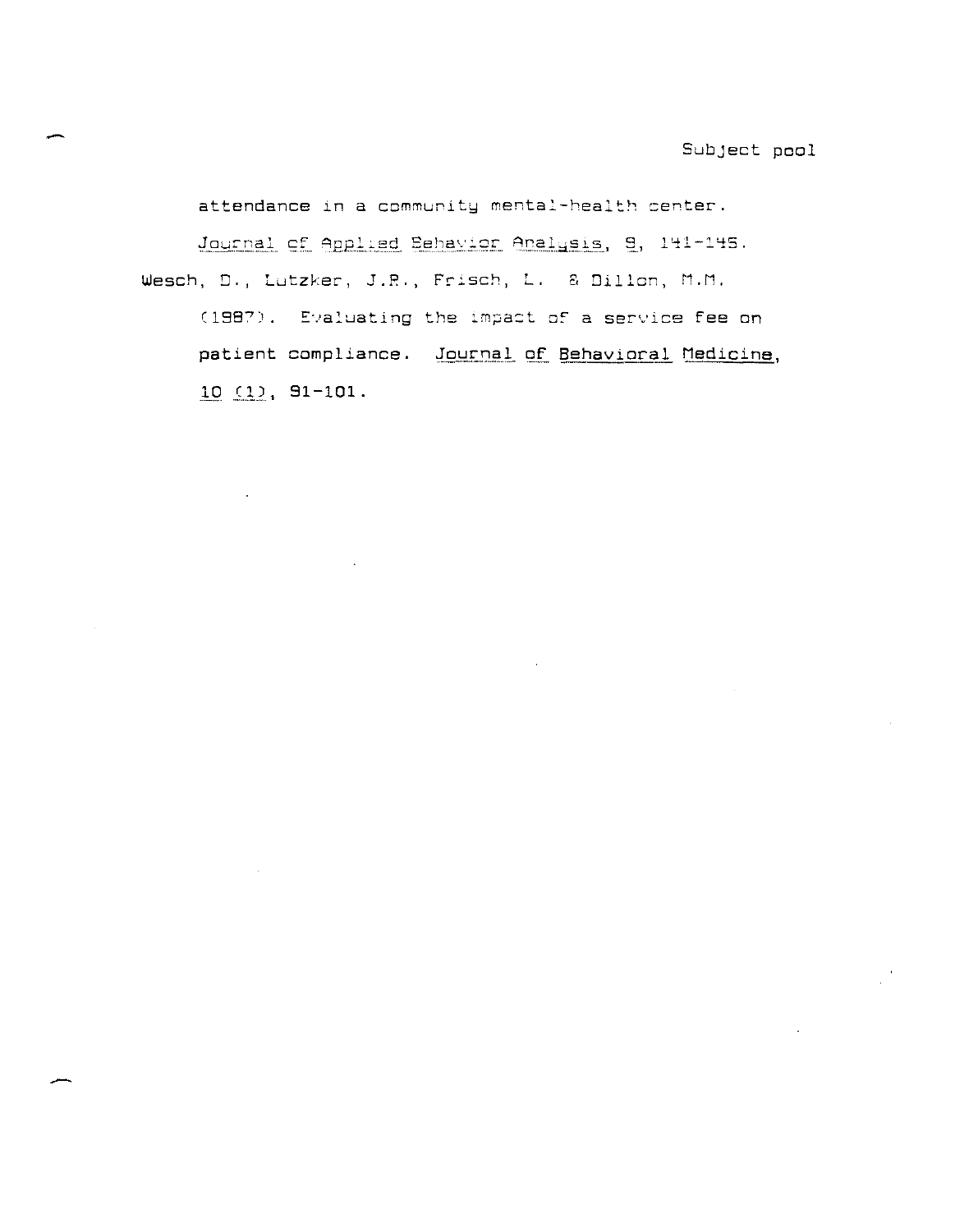**Subject pocl** 

#### Abstract

Previous research on wayfinding has generally tended to **neglect what characteristics** comp~lse **a best route.** This  $stdy$  was done to provide an initial investigation into best routes, and to find the best routes along which to guide subjects through a complex building. Twenty-five undergraduates were shown a video tape and maps of seven routes from a designated starting area to a goal room. Subjects were given a table that provided a summary of route variables. The subjects were asked to rate the routes for desirability four times on a scale of 0 to 10. The four conditions were; 1) an initial rating made after viewing the tape and maps, and studying the table; 2)  $a$ rating made while imagining they were confined to a wheelchair; 3) a rating made while imagining they were visually impaired; and 4) an overall rating taking into account their previous three ratings. Subjects' judgments of desirability varied across coutes, and according to instruction condition. Short routes and routes with elevators were Judged best. This provides support for the efficiency hypothesis.

--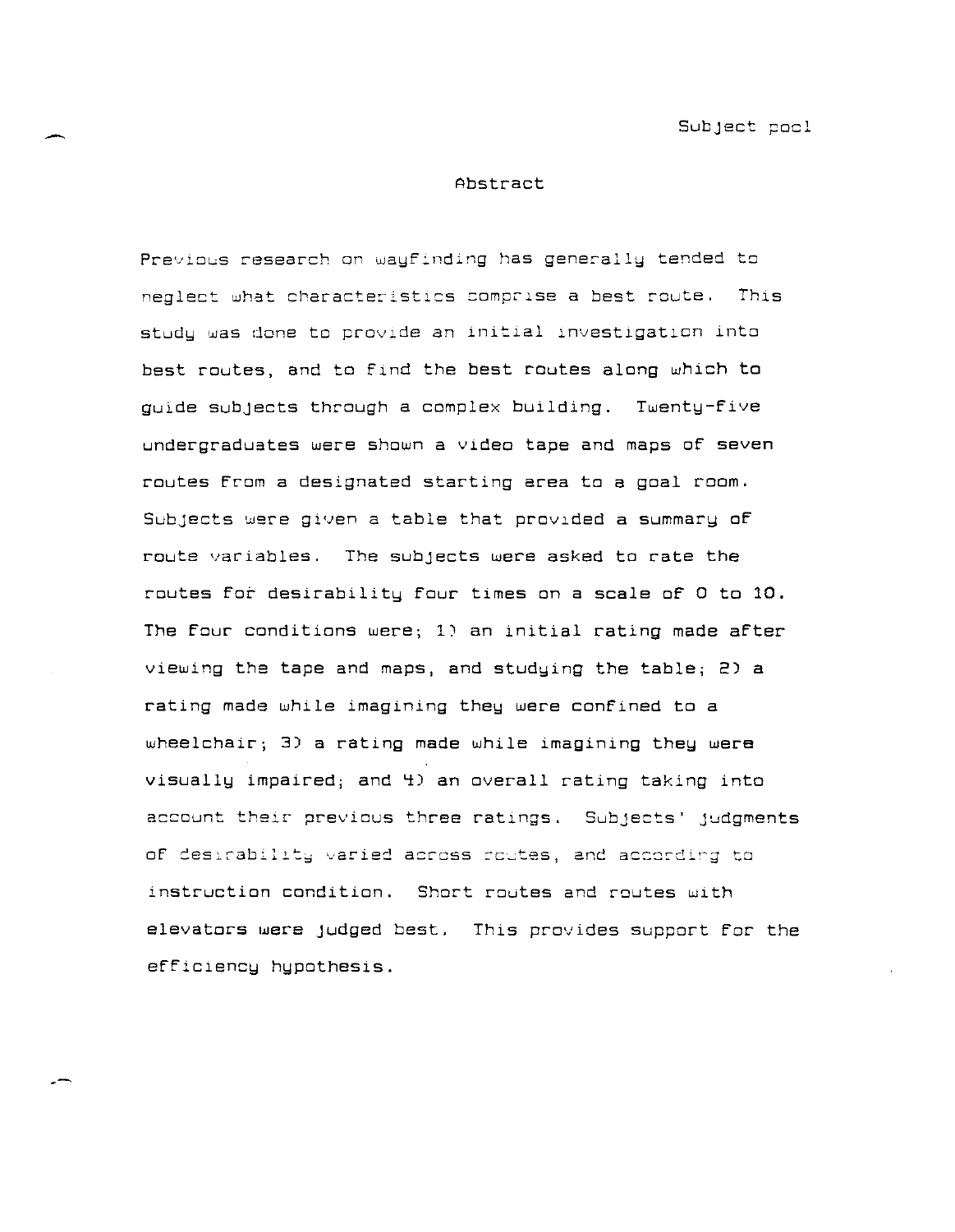# Characteristics of a Best Route

The term wayfinding has been linked to cognitive maps in the literature. However, it should be made clear, that they are not the same. Cognitive maps are long term memory representations of environments. Wayfinding is the process of getting from one place to another. It could involve the use of well-developed cognitive maps (e.g. getting around  $a$ house you have lived in for years) or a partially developed **cognitive map (e.g.** ~etting **around in an unfamiliar**  building) .

There is a particularly troublesome wayfinding problem in the building in which we work. Each year, thousands of people participate in numerous research projects run ln the building. According to the criteria proposed by Garling, Book, and Lindberg (1986) the building has "very high" wayfinding problems. This, combined with the fact that most of the research partioipants are newoomers to the building results in many subjects getting lost and arriving late, or failing to arrive at all, for experiments. According to Best (1970), there are two logical solutions to wayfinding problems: move locations so that they are **easier to find, or provide wayfinding aids. In our case, moving destinations was lmpractlcal so It was necessary to**  turn to wayfinding aids.

In an initial study (Butler, 1989), you-are-here maps

,-

-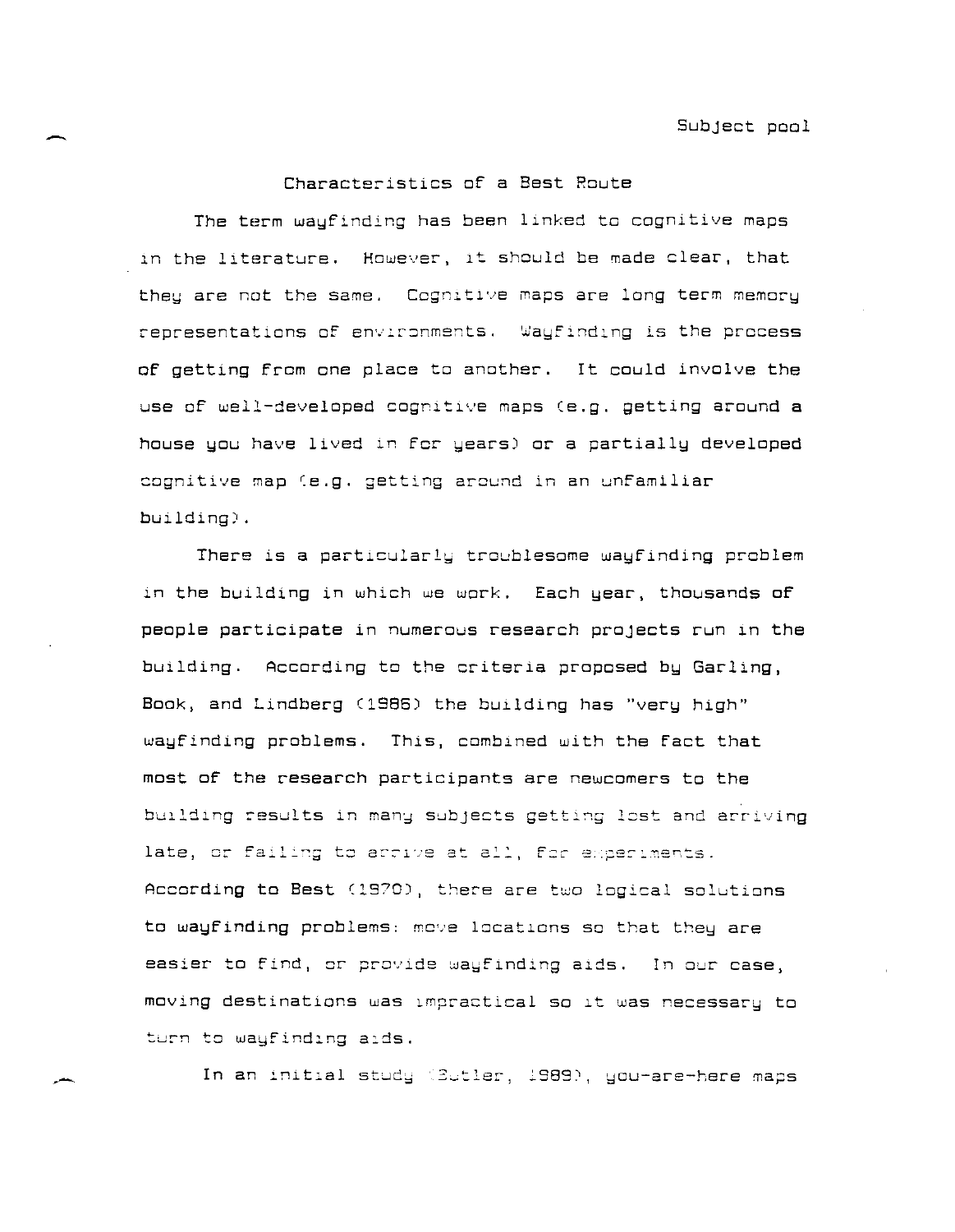were compared to signs as wayfinding aids. The study found that subjects not only expressed a preference for signs, but they arrived in less time and made fewer errors than did students following maps. However, these results presented a new problem. The building, like many public buildings, provides numerous routes to the same destination. If a sign system were to be developed, which route should be used?

While the literature has not concerned itself with the characteristics of a best route per se, Best (1970) has suggested that a good indicator of whether people will become lost is the number of choice points in a route. This would suggest that the best route would then be the one with the fewest decision or choice points. However, because we would be designing a sign system that would theoretically eliminate incorrect decisions, this definition was suspect.

Following the logic of Gestalt psychologists, best routes may be the simplest. Unfortunately, it is not clear how simplest should be defined. Is it simply the one with the fewest direction changes or is it the one with the lowest information load (Leeuwenburg, 1967)?

An alternative hypothesis, that people would prefer the most efficient route, was derived from subjects' frequent comparisons of our building with a rat maze. The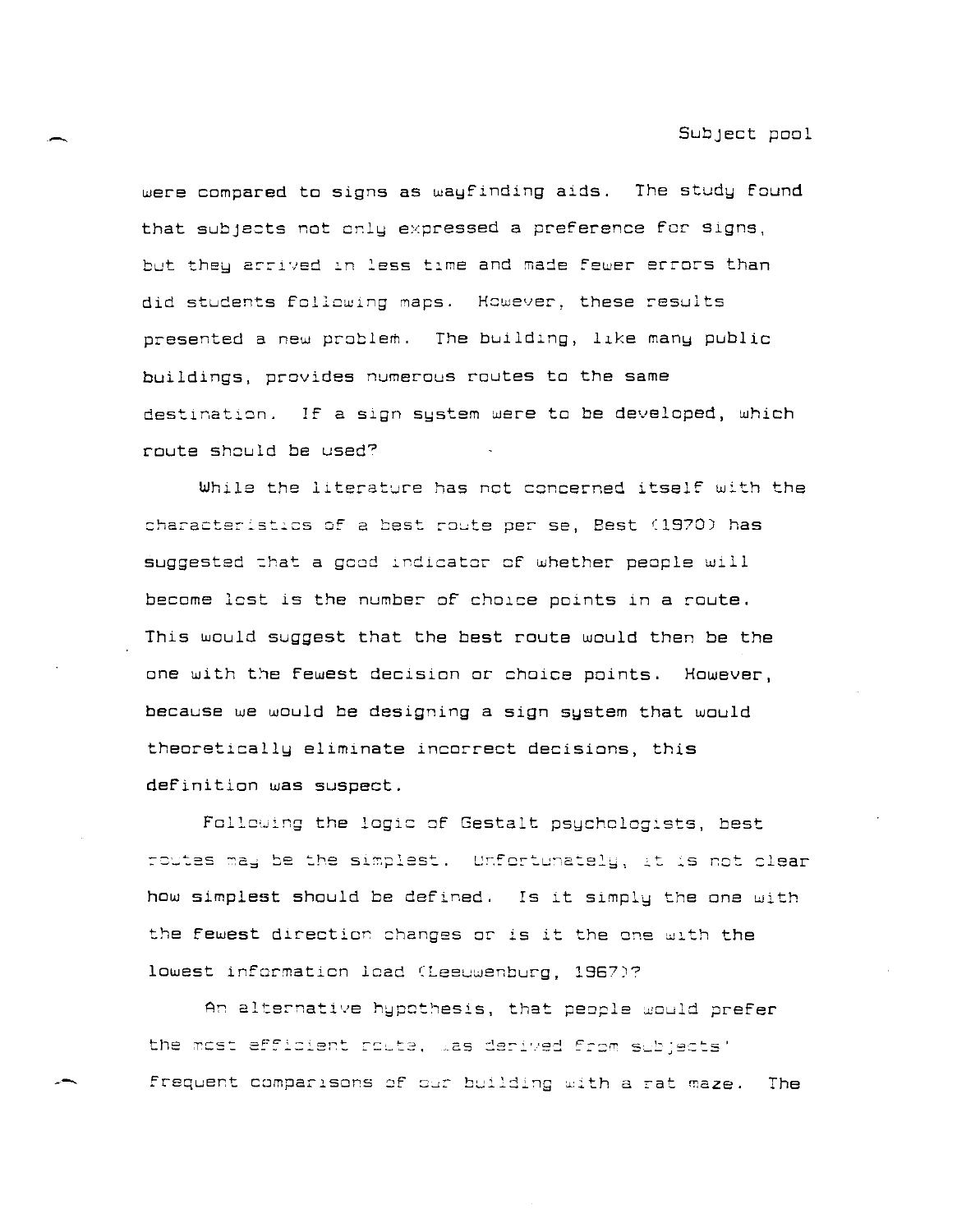Subject pool

principle of least effort states that organisms will respond "in such a manner as to expend the least amount of physical energy in the achievement of a goal" (Brener and Mitchell, 1989). Based on this, the efficiency hypothesis predicts that the best routes would be those requiring the least amount of physical expenditure.

There were two purposes to this investigation. First we wanted to identify the best routes for quiding subjects to experiments. Second, we wanted to provide a preliminary study of the variables that determine good or poor routes. Wayfinding difficulties can be especially severe for people in wheelchairs and the visually impaired. Passini and Proulx (1988) have shown that congenitally blind individuals can be successful wayfinders. However, lack of sensitivity on the part of architects and others can create architectual barriers for the visually impaired, that while less visible then those affecting people in wheelchairs, are no less real. In our effort to find the routes that would be best for all students in the subject pool, subjects were asked to make ratings from several points of wiew in addition to their own: that of a visually impaired student, a student confined to a wheelchair, and a composite viewpoint that included their own and these other points of wiew.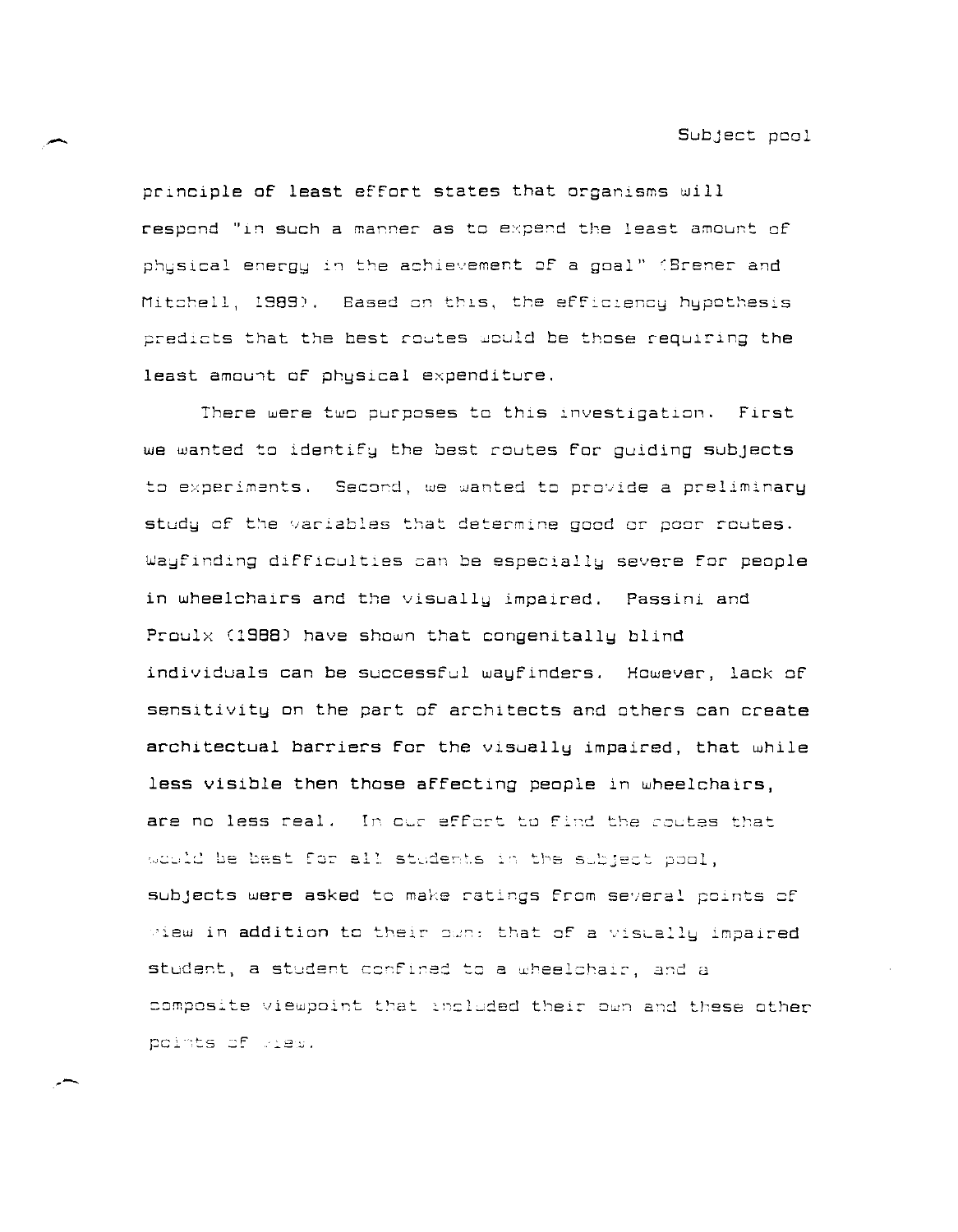## Method

### <u>Subjects</u>

The subjects were 25 undergraduates participating in the Ball State University research participants pool. All students enrolled in introductory psychology are required to engage in three and a half hours of extra classroom activities. One of the activities in which they can participate is the research participants pool. Materials

Seven of the most practical routes from the experiment sign-up board to a particular set of psychology laboratories located in the basement of the psychology building were selected. These routes were chosen on the basis of the likelihood that subjects would actually use them in trying to locate the labs. These routes differed on several variables; overall distance (yds.), number of stairwells, total number of stairs, turns, whether the route used an elevator, whether the route went outside, and the number of decision points. A decision point was defined as any location at which a person had the choice of going more than one direction. A stairwell was defined as any continuous set of stairs regardless of number of landings. Each route was given a color code, and all of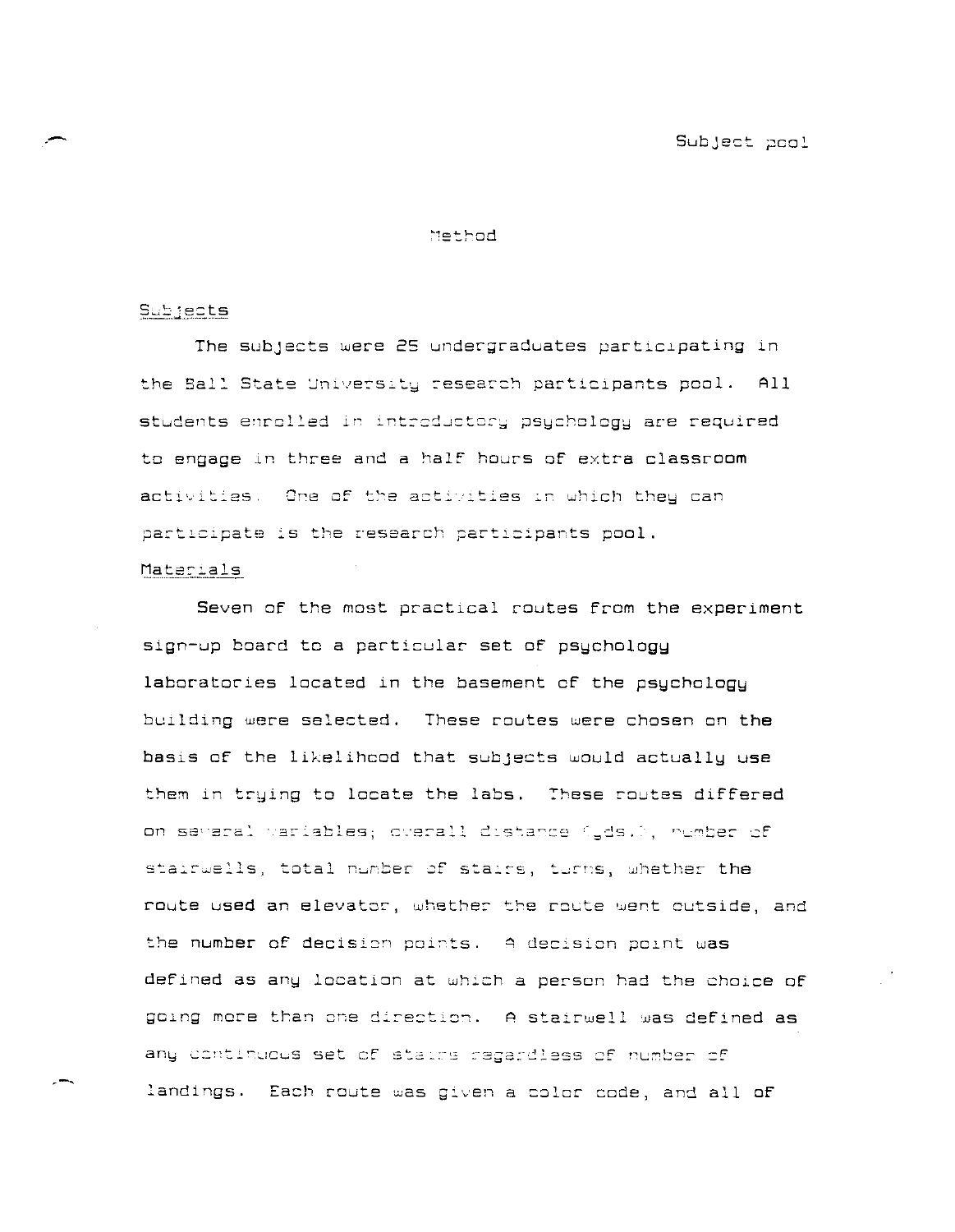this information was presented to subjects three ways. It was presented via a table (see Table 1).

> \_\_\_\_\_\_\_\_\_\_\_\_**\_\_\_\_\_\_\_\_\_\_\_\_\_\_**\_\_\_ Insert Table 1 about here \_\_\_\_\_\_\_\_\_\_\_\_\_\_\_\_\_\_\_\_\_\_\_\_\_\_\_\_

Also each route was videotaped as it was walked by the experimenters. The videotape was about 15 minutes in length. Simplified floor plans of both the first and ground flcors of the psychology building were created. There was a set of floor plans (first and ground floors) for each route, with the route drawn out in its color code. In addition, there was a set of floor plans that displayed all of the routes in their color codes.

## Procedure

Subjects were informed that they would be shown a video of several routes through the psychology building, and that they would be required to rate their preference for these routes. Prior to the viewing of the video, subjects were given the information sheet which provided a summary of the information about each route. The variables an the information sheet were described and any questions about the information were answered at that time. Then **subjects were shown the wided tape.** Subjects were ตุบธรรม watching the video. Curing the video presentation,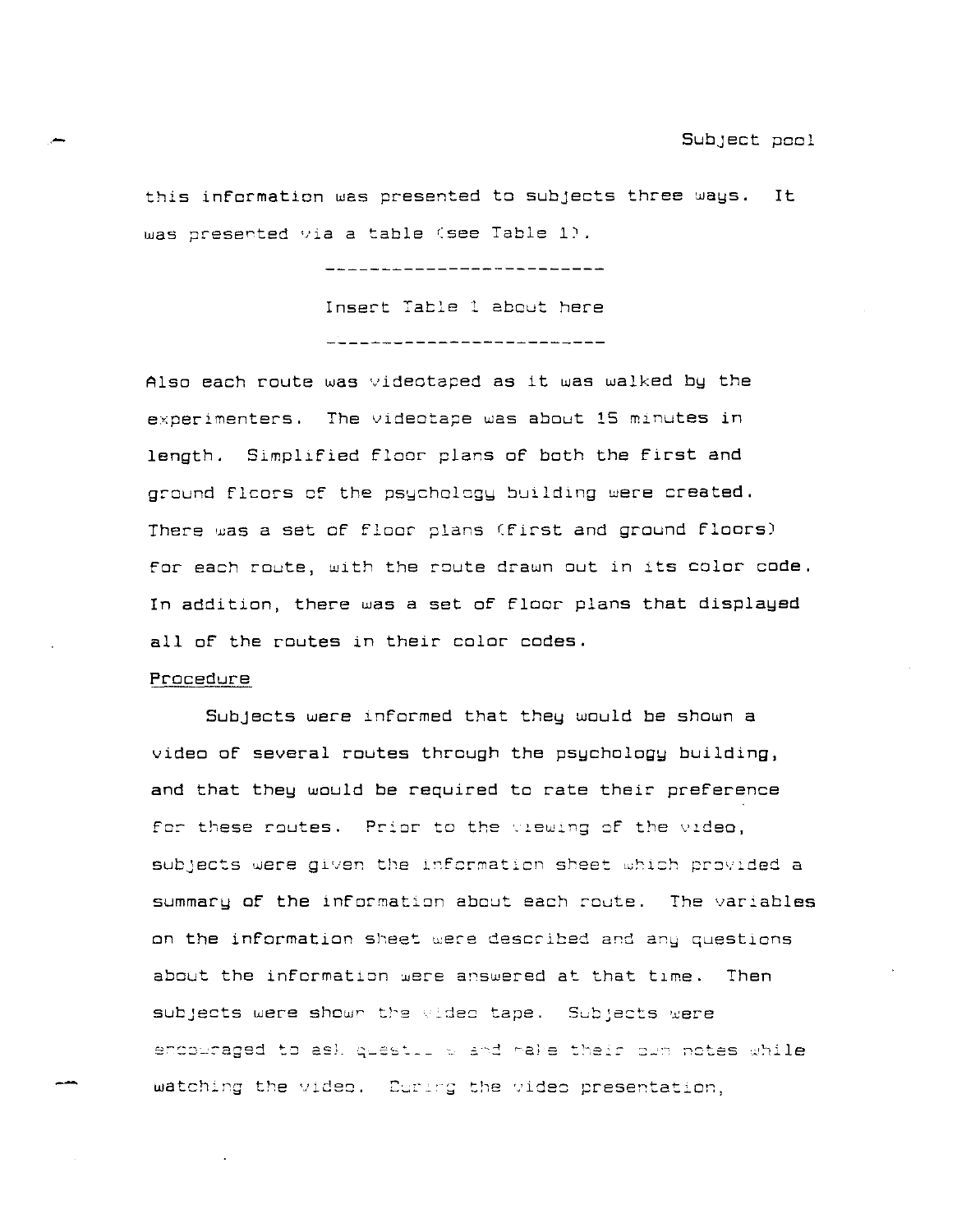# Table 1

Summary of route variables provided to subjects

| the contract of the contract was a series of the contract of the contract of the contract of the contract of the contract of the contract of the contract of the contract of the contract of the contract of the contract of t |  | The contract of the contract of the computation of the computation of the contract of the contract of the contract of the contract of the contract of the contract of the contract of the contract of the contract of the cont |  |
|--------------------------------------------------------------------------------------------------------------------------------------------------------------------------------------------------------------------------------|--|--------------------------------------------------------------------------------------------------------------------------------------------------------------------------------------------------------------------------------|--|

|                                                             | REO.                           |            |                  |                             |                  | A M DRANGE (MGREEN ) BLUS A M BROWN (MPURPLE M BLACK ( |              |
|-------------------------------------------------------------|--------------------------------|------------|------------------|-----------------------------|------------------|--------------------------------------------------------|--------------|
| Overail<br>Distance (gd)( 107 () 57 () 131 ( 81 ( 106 ) 84  |                                |            |                  |                             |                  |                                                        | $-1.34$      |
| No. (#) of<br>$StatementS = \{3, (1) \}$                    |                                |            |                  | $\sim$ 1.1                  | こうこ 見じてき かいきん    | 3                                                      | ようをくださ       |
| Total # of<br><b>Stairs</b>                                 | - 27                           | $\circ$    | $1 - 12$         | 7                           | - 15 -           | 29.                                                    | $\ddot{}$    |
| Turrs                                                       | е                              | -5.        | 4                | ÷.                          | S                | $\mathbf{e}$                                           | Ξ            |
| Use<br>Elevator (1991) NO (1992) 2008 (1992) 1992 2009 2009 |                                |            |                  |                             |                  | t tra                                                  | ا المناسبات  |
| Does Route<br>Go Outside                                    | a ta mata a ta                 | <b>NNC</b> | 그는 모든도 그 그 말을 보니 |                             | <b>IN YES IN</b> | MO.                                                    | YES.         |
| No. (#) of<br><b>Decision</b><br>Points                     | $\frac{1}{2}$ 11<br>1610, 2721 | -9         | $\mathbf{E}$     | 13 <sub>1</sub><br>112,1701 | <u>дан</u>       | 9<br>(9.1T)                                            | $\mathbf{a}$ |
|                                                             |                                |            |                  |                             |                  |                                                        |              |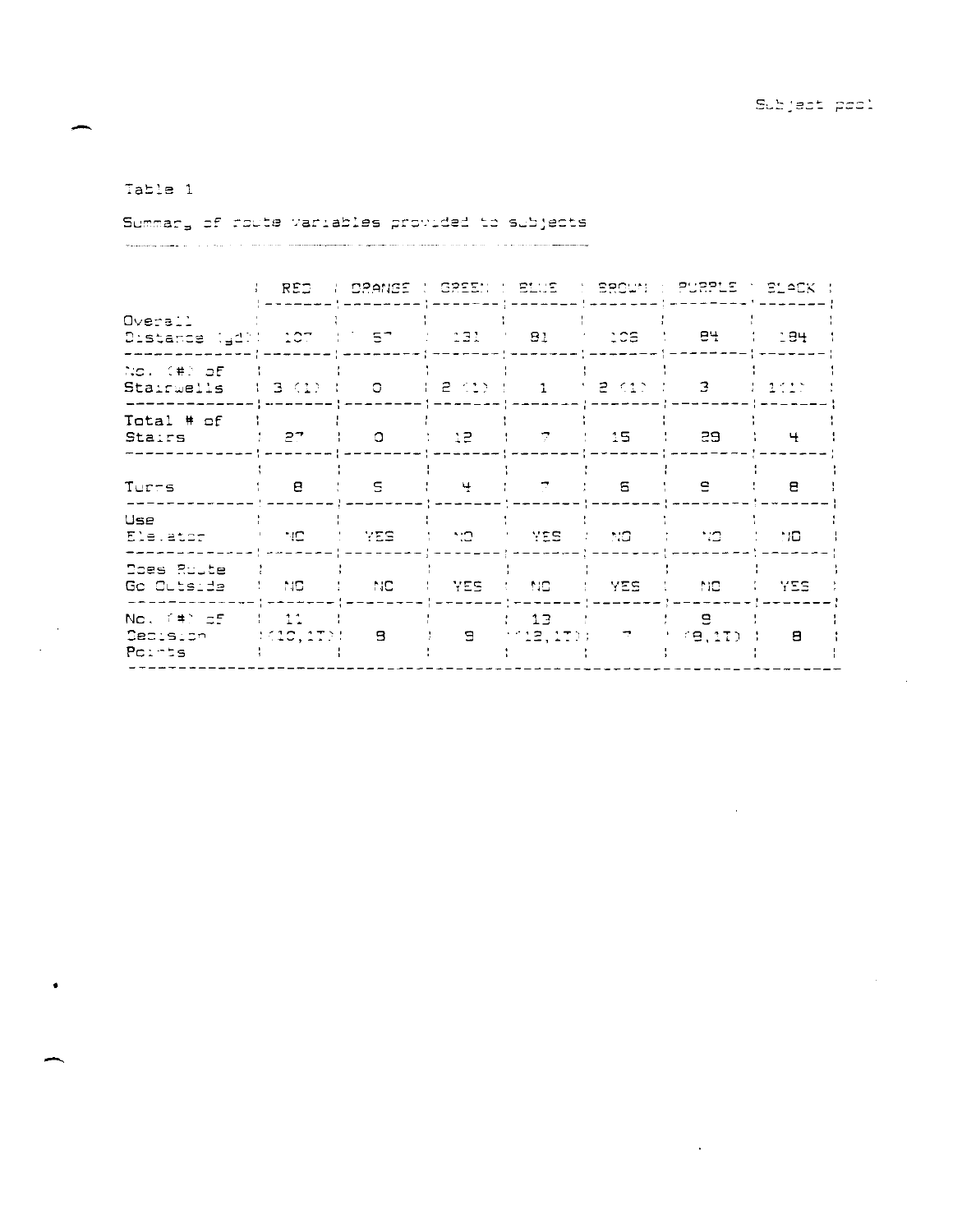transparencies of the floor plans for both the first and the ground floors of the psychology building were displayed cn an adjacent projection screen. In addition, the route was verbally described by the experimenter and the location of the vldeo was shown on the floor plan.

AFter viewlng the videos of all routes, subjects were given a rating sheet that listed the routes by color code. They were asked to rate the routes on a scale of  $0-10$  with 10 being a "best" or optimal route, and 0 being a terrible route that they would not use. Subjects were encouraged to use fractions, if necessary, to differentiate among routes. SUbjects were then asked to list those Factors that were important to them in making the ratings and to rank order the Factors in order of importance. Segments of the video were played a second time while these ratings were made and subjects were encouraged to request reviewing segments they could not remember. However, no subject requested to view all the segments.

Prior to the experiment, several students, who were either confined to wheelchairs or were visually impaired, **travelled the routes with the experimenter and commented**  about various building features and mobility problems. This information was provided to subjects who were then asked to rate the routes again. For the second rating, **subjects were to imagIne** the~ **conf:ned to a wheelcha:r <sup>1</sup>and**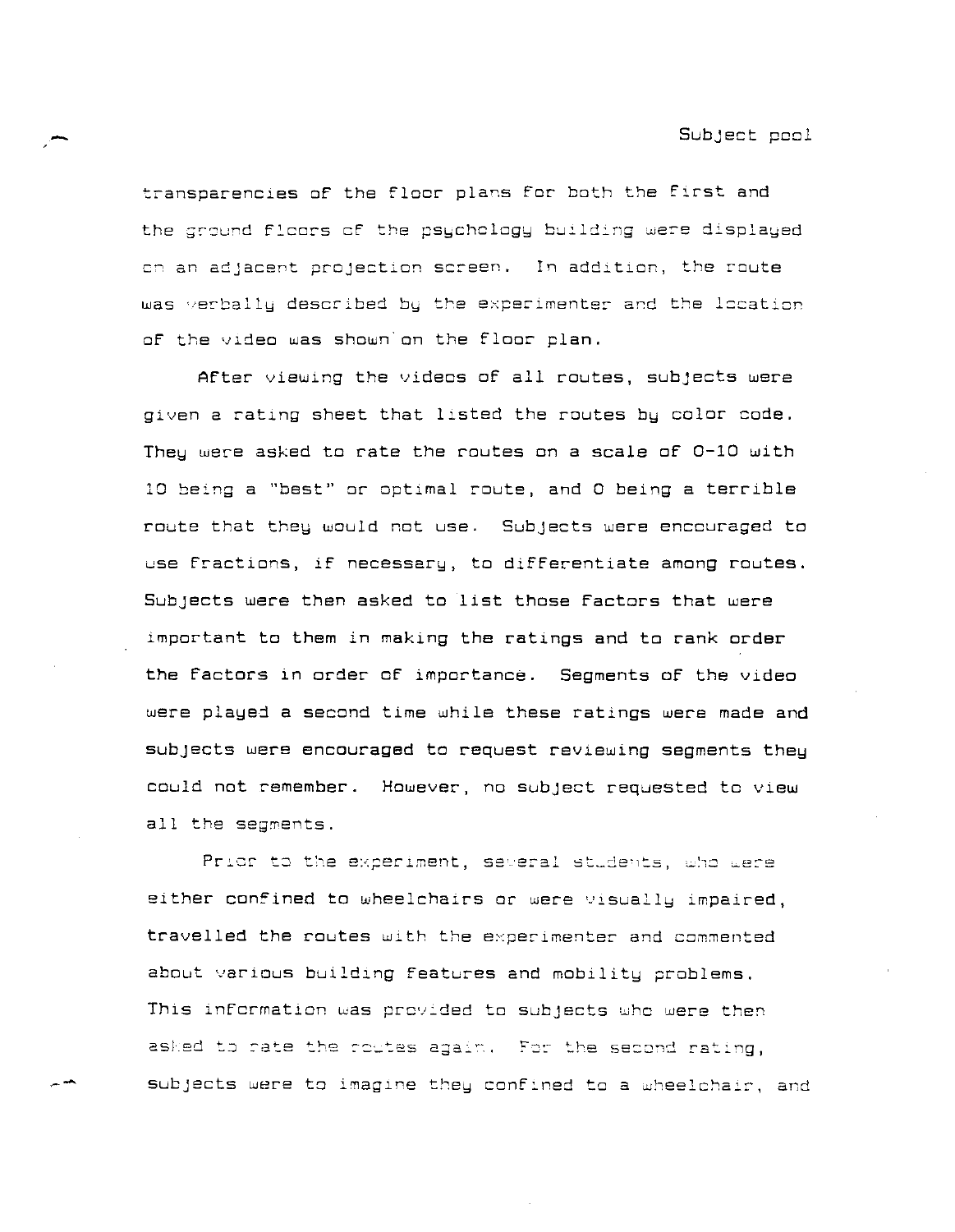

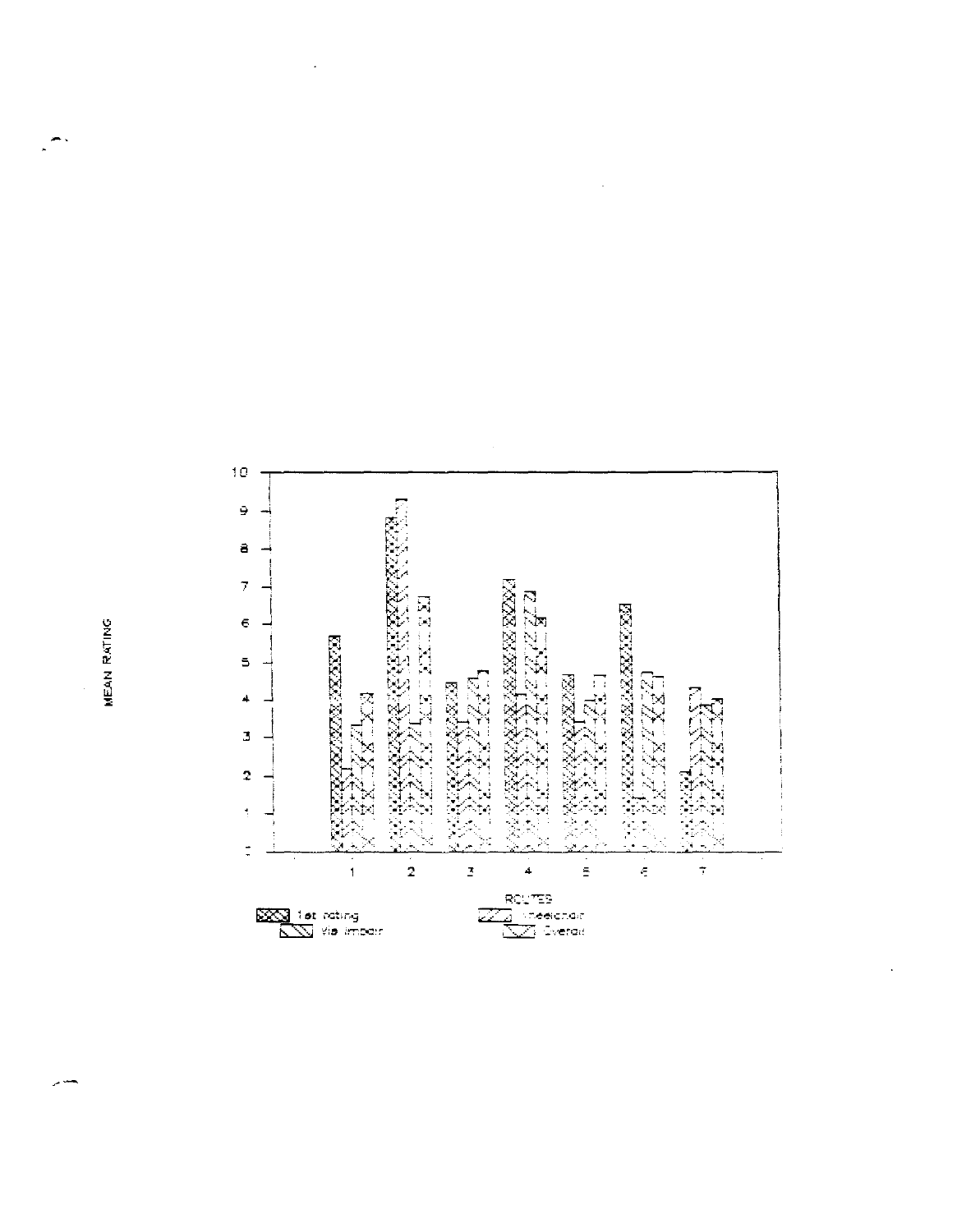# Figure Caption

Figure 1. Mean ratings for the seven routes by instruction condition.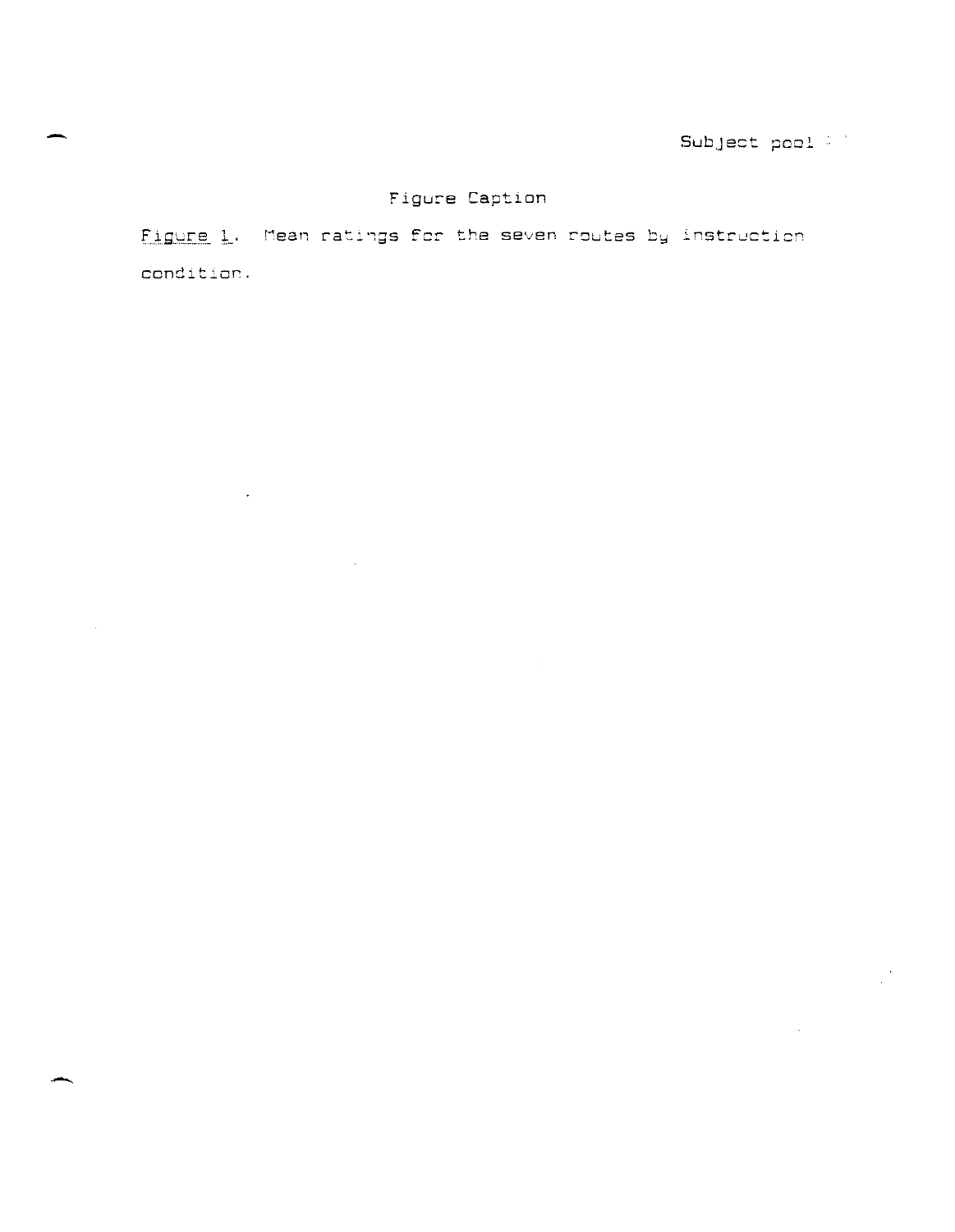in the third rating they were to imagine they were visually impaired (totally blind). Subjects were then instructed to make a final set of ratings taking into account their three previous ratings and all of the information they had been given.

#### Results

As expected, ratings of the seven routes were affected by both route and instruction condition. The mean ratings for the routes are shown in Figure 1. The ratings were analyzed using an ANOVA with two within subjects variables: instruction condition (4 levels) and route (7 levels). All effects in the ANOUA were significant. Instructions had a significant effect on ratings  $(F [3, 72] = 11.95, p \le .0001,$ eta2 =  $4\%)$ , ratings varied across routes  $(E/E6,1441$  = 20.69,  $p \le 0.0001$ , eta2  $\approx 16\%$ ), and there was a significant interaction between instructions and routes  $(F, L18, 432J) =$ 16.29,  $p \lt 0.0001$ , eta2 = 17%).

\_\_\_\_\_\_\_\_\_\_\_\_\_\_\_\_\_\_\_\_\_\_\_\_\_

Insert Figure 1 about here ---------------------------

Instructions affected subjects ratings of the routes in reasonable ways. As can be seen in Figure 1, on the first rating, subjects rated route 2 as best, then routes 4

--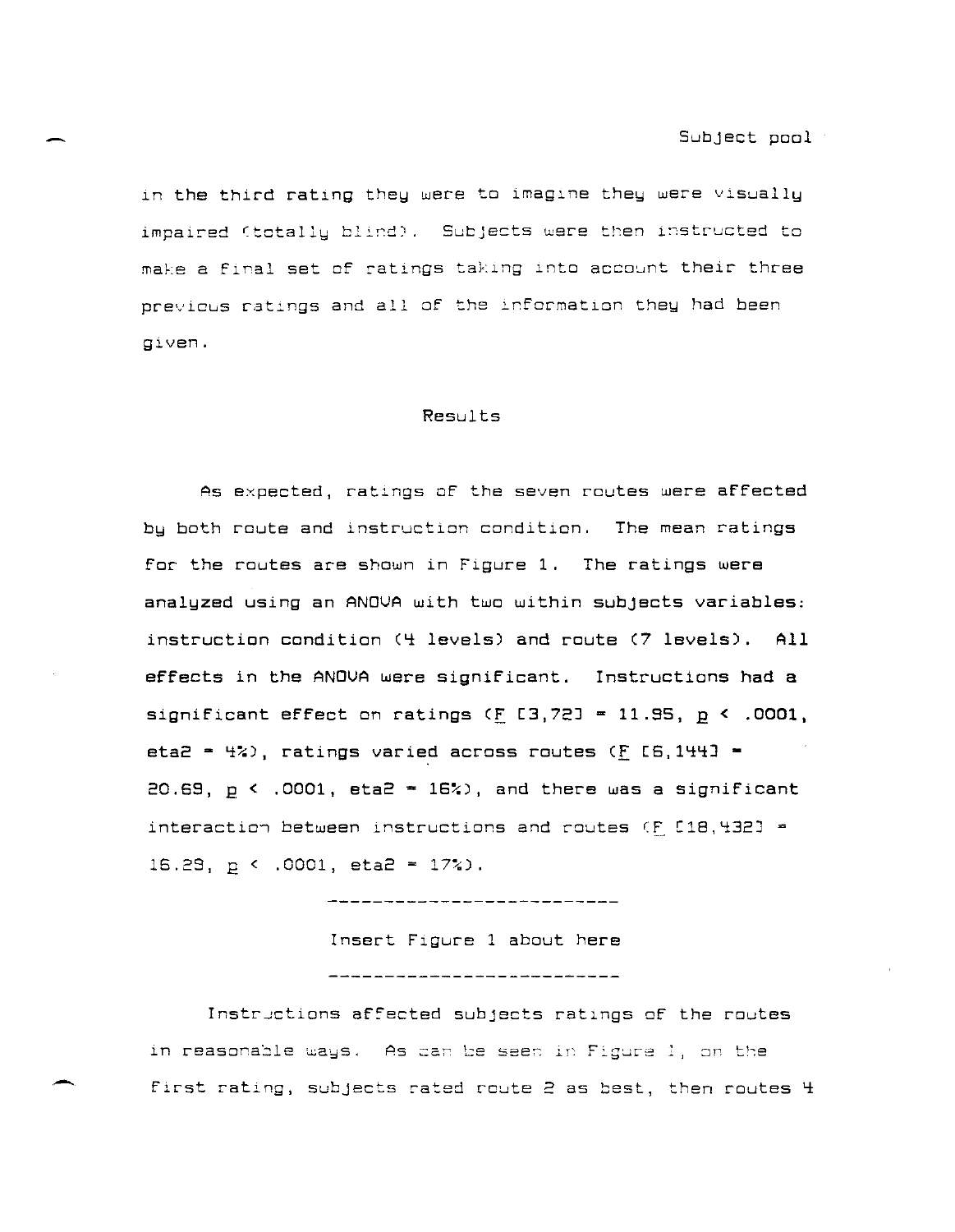and 6. On the second rating (wheelchair condition) means **For the routes** with stairs generally decreased and means ~ar **rowtes 2 and 7,** ~bich **jo net** ~a'.ls stai~s. **in=reased**  relative to first ratings. On the third rating (visually impaired condition), ratings for routes  $2$  and  $7$ , which have **Features that were pointed out as problems for the visually** impaired, decreased relative to the wheelchair condition. All other routes in the visually impaired condition **Increased** ~ith **respect t= the wheelchair condition.** On the **Fourth ratlngs, in which subjects were asked to make an**  overall Judgment, subjects rated route 2 the best followed by route 4. All other routes fell to within one point of each other.

> Insert Table 2 about here \_\_\_\_\_\_\_\_\_\_\_\_\_\_\_\_\_\_\_\_\_\_\_\_\_\_\_

\_\_\_\_\_\_\_\_\_\_\_\_\_\_\_\_\_\_\_\_\_\_\_\_\_\_\_\_\_\_\_\_\_

Contrary to expectations, complexity of route as **defined bk the number** ~f **turns** a~d ~e=:sic~ **pc:rts did net**  strongly influence subjects' personal ratings of the routes. Table 1 shows Pearson r correlations for the variables on the information sheet and subjects' first and fourth ratings. First ratings were significantly higher  $\blacksquare$  for shorter distances, for routes that had an elevator, and for routes that did not go outside. Distance was a signlfican~lu **better predlctor of first ratings than either**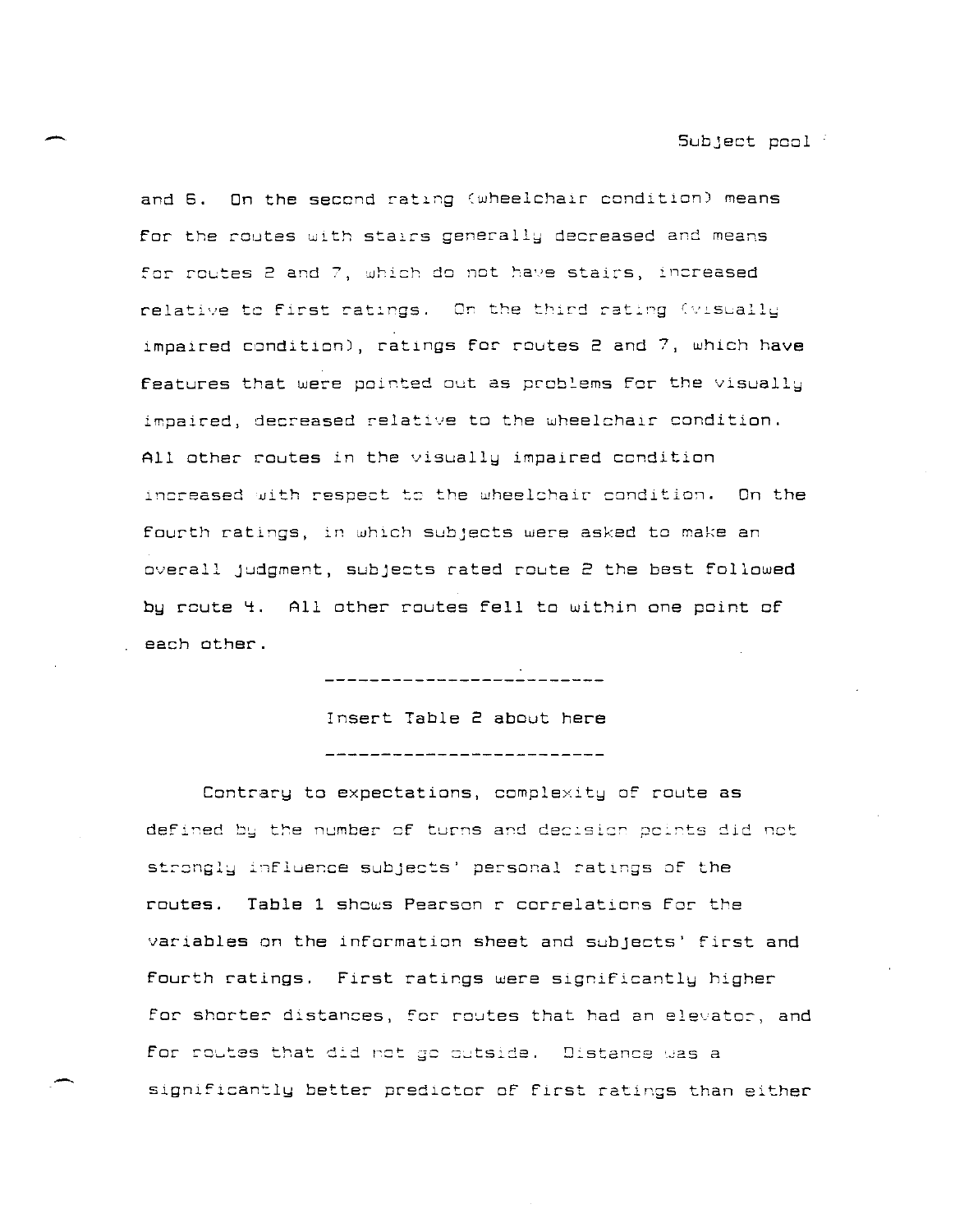## Table 2

Pearson r correlations for route variables and first and fourth ratings 

FIRST DIST STRWELLS STAIRS TURNS ELEVTR OUTSIDE DEC PTS DIST  $-197**$ **STRUELLS**  $-124$   $-129$  $.97$ **STAIRS**  $-.04-.11$  $-15$   $.13$ **TURNS**  $-45$  $.54$ **ELEUTR**  $.75**-.63$  $-1.75$  $-.61 - .27$  $-1.82**$  75 **OUTSIDE**  $-1$   $C<sup>4</sup>$  $-7.26 - 7.37 - 55$ DEC PTS  $.32 - .23$  $-15$   $-15$   $-55$   $-55$  $\sim$  11 

 $* p \leftarrow .05, ** p \leftarrow .01.$ 

 $\bullet$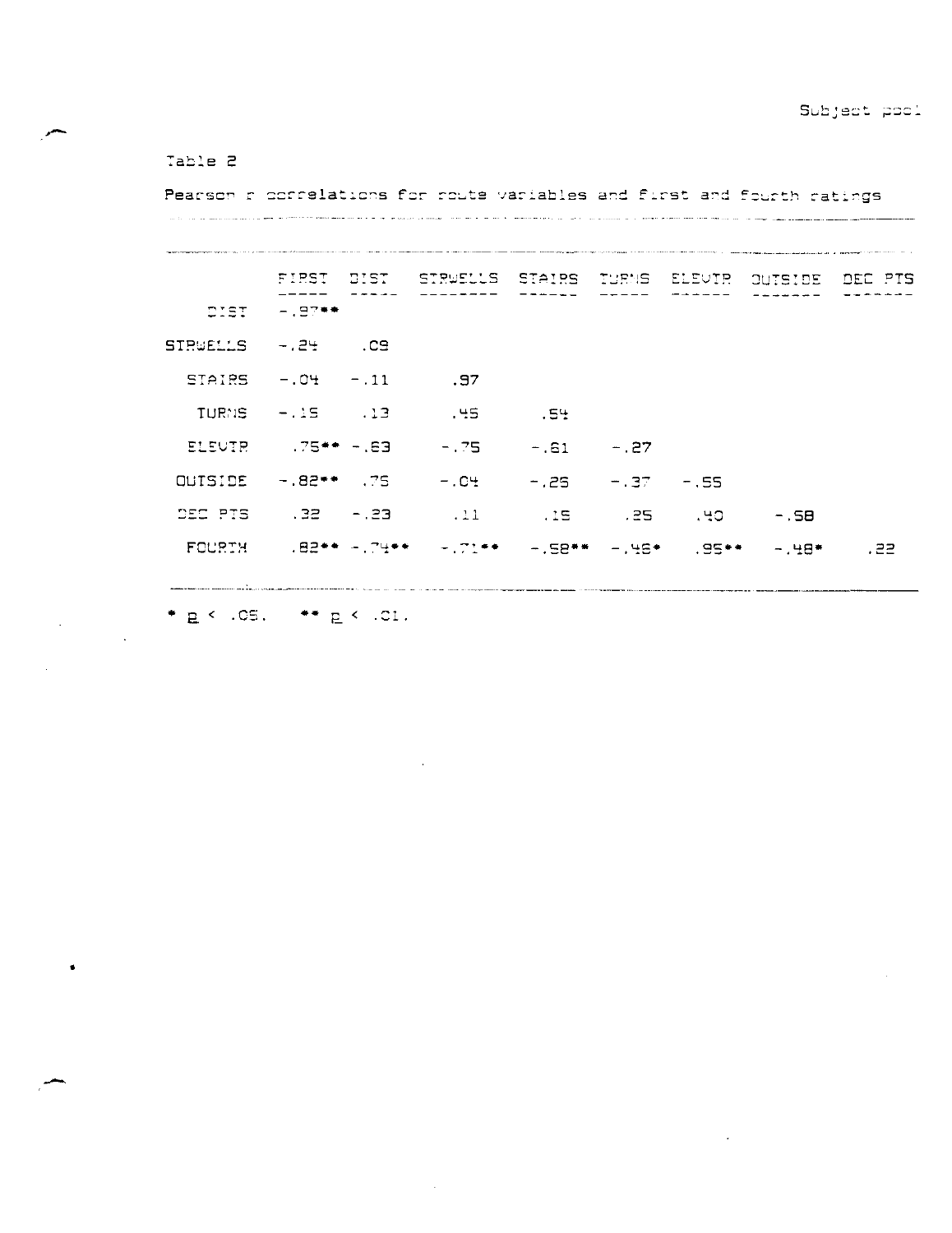elevator  $(g = 3.58, p < .01)$  or whether the route went outside  $(z = 2.97, p \le .01)$ . The correlations between ratings and whether the route used an elevator did not differ significantly from the correlations between ratings and whether the route went outside  $(z = .61, ns)$ . Fourth ratings were significantly correlated with seven of the eight variables. Surprisingly, the one variable that was not significantly related was the number of decision points. Whether the route had an elevator was a significantly better predictor of final ratings than distance ( $z = 2.96$ ,  $p \le .01$ ), stairwells ( $z = 3.15$ ,  $p \le$ .01), turns  $(z = 4.00, p < .01)$ , or whether the route went outside ( $z = 4.35$ ,  $p \le .01$ ). The other correlations did not significantly differ from each other as predictors of fourth ratings.

#### Discussion

Preference judgments for the seven routes tend to support the efficiency hypothesis over complexity. In condition 1, in which subjects' rated the routes from their own point of view, the variable which exerted the strongest influence on ratings was distance. Neither the number of turns nor decision points, which comprise complexity, significantly affected subjects' ratings. In the fourth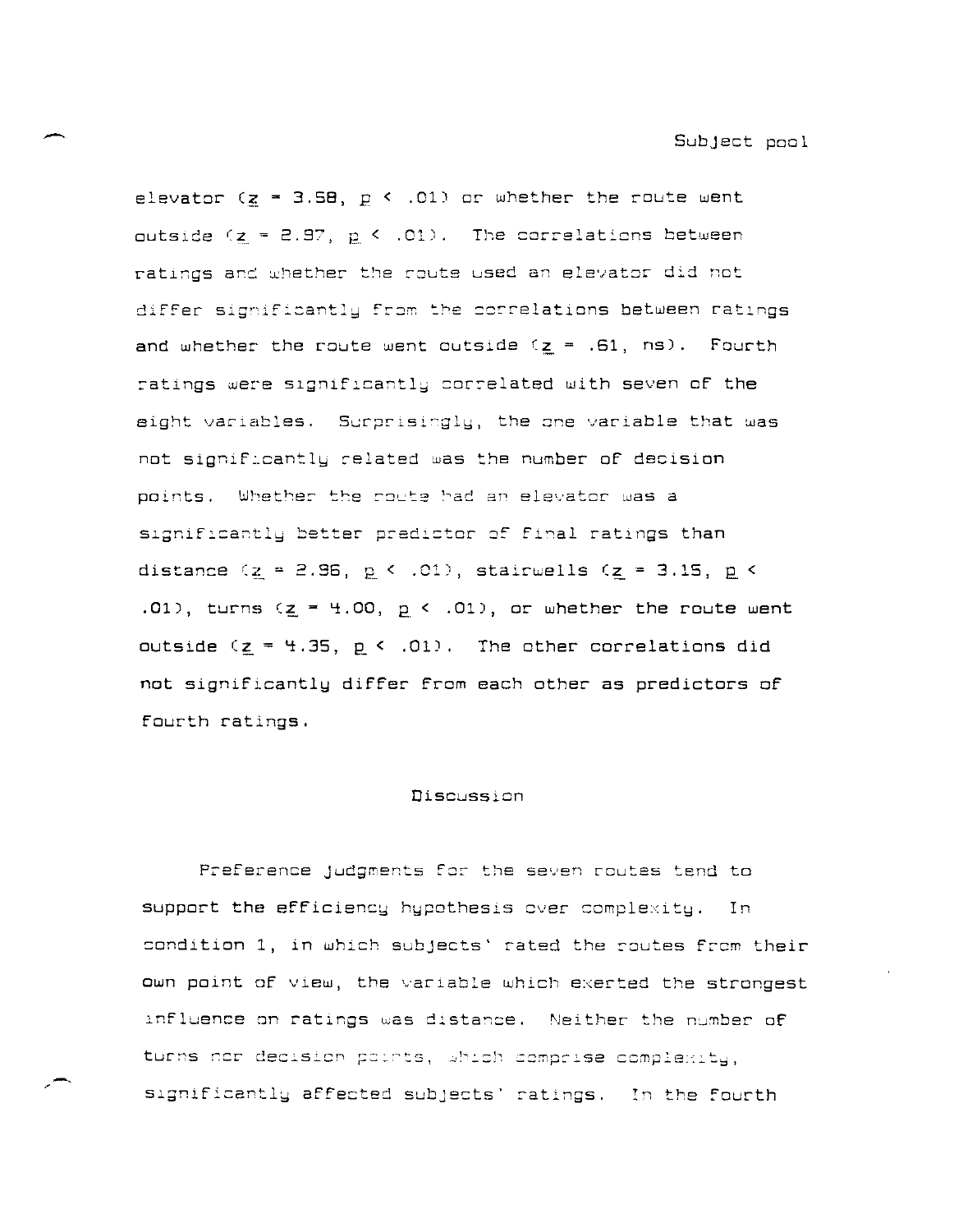Subjec  $\Gamma^\dagger$ DD<br>DD  $\overline{a}$ 

anpapte ហ **SRID**  $\frac{D}{U}$ ū o hη. condition **Bignif** com subjects' TTTTS mposed levators נד<br>מ iteat n,  $\frac{1}{1}$ inan.  $\mathbf{r}$  $\mathbf{n}$  $\mathbb{C}$  $\mathbf{r}_{\mathbf{T}}$  $\frac{1}{1}$ **FIGU** Rouerg  $\frac{1}{2}$ mere (cverall  $\frac{17}{17}$ **subjects Hommodody formal increased**  $\frac{1}{10}$  $\overset{\leftrightarrow}{0}$ **Butil** ratings oute<br>a expenditure Beterence apuertaint Mauce rating), mara<br>D preferred over  $\frac{1}{3}$ pausacuco condition 1, Bisentes number than with Judgments. ם<br>ת more tales with ean<br>E the **Entras**  $\frac{D}{4}$ in which mith ល<br>បា doisideb eoduțețos  $\frac{\text{p}}{\text{p}}$ ن<br>ول  $\tilde{\mathfrak{g}}$ Lencitibe routes with become amount stairs. pentran points Icad  $\omega$  $\frac{1}{6}$ 

characteristics actual constructed route Future qng tho  $\frac{\varepsilon}{9}$  $\mathbf{\tau}$ **floor** K. pthom  $\theta$ information  $\overline{C}$ But Fpn?  $\bar{\tilde{\mu}}$  $\frac{1}{6}$  $\frac{5}{9}$  $\overline{0}$  $\bar{0}$ ig<br>Cic conducted Dhe saldainev allow plans  $\frac{1}{4}$ beriefed じのけだこりけ research will need っここにゅう ់ ព្ コプ potential  $\begin{bmatrix} 10 \\ 11 \\ 17 \end{bmatrix}$  $\frac{\text{C}}{\text{G}}$  $\pmb{\Omega}$ elds eldat  $\pmb{\omega}$  $\begin{array}{c}\n\uparrow \\
\Box\n\end{array}$ ۳.<br>د e<br>Se<br>Se  $\frac{\Omega}{\Gamma}$ **Fesulte** י<br>סב mond accurate assessment Hpporta in which **ELL11** compare uhich  $\frac{1}{2}$ n<br>D 与他行行和行政 Bue condit Dne and Butulunanap 行行回 problem with paurenqo 计可 the<br>1  $\begin{bmatrix} 1 \\ 1 \\ 2 \\ 3 \end{bmatrix}$ Bututaene a<br>C possible variables. cotes subjects veder. Butastra routes could to exert  $\begin{bmatrix} 1 \\ 0 \\ 1 \end{bmatrix}$  $\vec{\tilde{w}}$ <br> $\Omega$ 医切切 m919  $\mathbf{p}$ si noitutios  $\begin{bmatrix} 1 \\ 0 \\ 1 \\ 1 \end{bmatrix}$ Apode etd?  $\frac{1}{4}B\oplus\frac{1}{4}$ plans, but not asadi  $\begin{smallmatrix} E & \cdots \ B & \cdots \ B & \cdots \ B & \cdots \end{smallmatrix}$ Butpithq **Firenain** Buoup more control over hat evenly distributed **The**  $\overset{\leftrightarrow}{\mathbb{G}}_{\mathbf{p}}$ りしいほ pepilipid plied pe specifically eantes increase in control af the weights  $\begin{array}{c} \Gamma_1^* \\ \Gamma_2^* \\ \Gamma_3^* \\ \Gamma_4^* \end{array}$ ות<br>רי  $\sigma_{\rm c}$ a<br>C era<br>O is there  $\frac{1}{2}$ identiesl  $\frac{1}{1+}$ Þ しゅのいちのげい とくす oreate  $\frac{1}{k}$  . seffins  $\begin{array}{l} \mathbf{\tilde{J}}_{11} \\ \mathbf{J}_{12} \\ \mathbf{I}_{21} \\ \mathbf{I}_{31} \end{array}$ dworls eupebs used, sh hoth Juanant Because  $710$  $\Gamma\hspace{-.05cm}\Gamma$  $\frac{17}{10}$  $\begin{array}{c} \mathbb{Z} \\ \mathbb{Z} \\ \mathbb{Z} \end{array}$ Eake  $\frac{1}{10}$ the<br> **Given** en<br>B  $\vec{c}$ ד<br>ק. 다<br>고니 LĻ

 $\ddot{\phantom{a}}$  $\left\langle \mathbf{1}_{1}\right\rangle$ 

 $\frac{1}{2}$ 

 $\Omega^*$ 

w

 $\mathbf{U}$ 

 $\frac{C}{D}$ 

Ù.

 $\bar{\mathcal{A}}$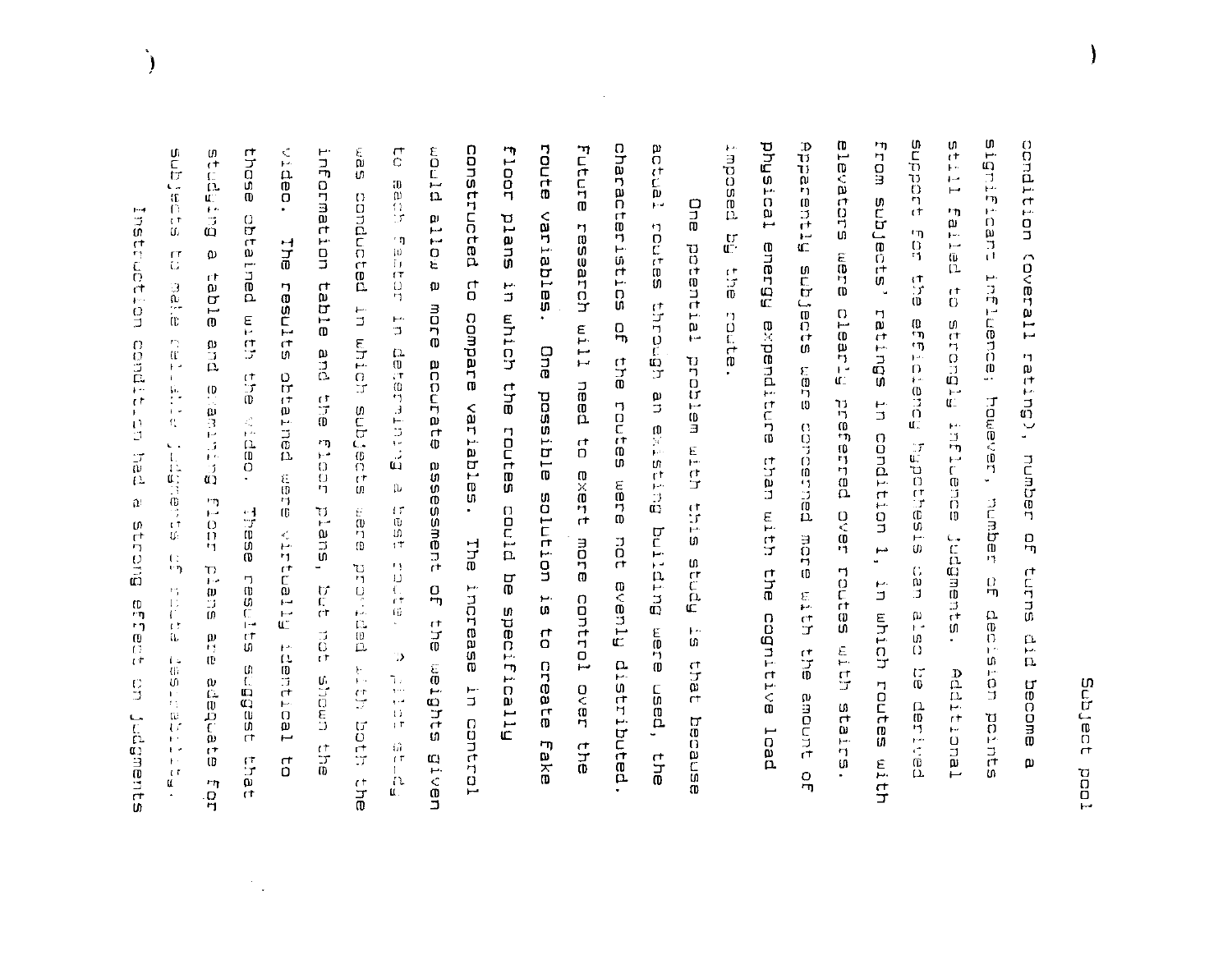- Subject pool

~f **best** ~autes **becaGse of the** ar=hitect~al **barriers** t~ **both**  students in wheelchairs and the visually impaired. In addition, subjects appeared to do a reasonably well job of imagining they were either confined to a wheelchair or visually impaired. Ratings for routes with stairs **decreased** in condition 2 (wheelchair), and ratings for the routes that had problems for the visually impaired decreased in condition 3. In addition, seven of the eight  $r$ oute variables were significantly correlated with fourth ratings. **These results indicate that subjects did follow**  instructions and base their overall Judgements on their previous three ratings. However, it is not certain that the results obtained are identical to those that would have ." been obtained had members of these special populations been tested directly. A discussion with the visually impaired students who had helped the experimenters prior to the study, indicated that a route with an elevator would prcbab:~ **not** ~a'Je **been chosen as** tJ~e **best** r2~t2 **ir**  condition 3. One possible reason for this discrepancy is that because our world is very visually oriented, subjects were not very successful in imaging what a loss of vision is like. Another possible reason that elevators were chosen as best for the *visually impaired is that subjects* had already made ratings for both themselves and students **in wheelchairs Cboth groups fer which elevators were rated**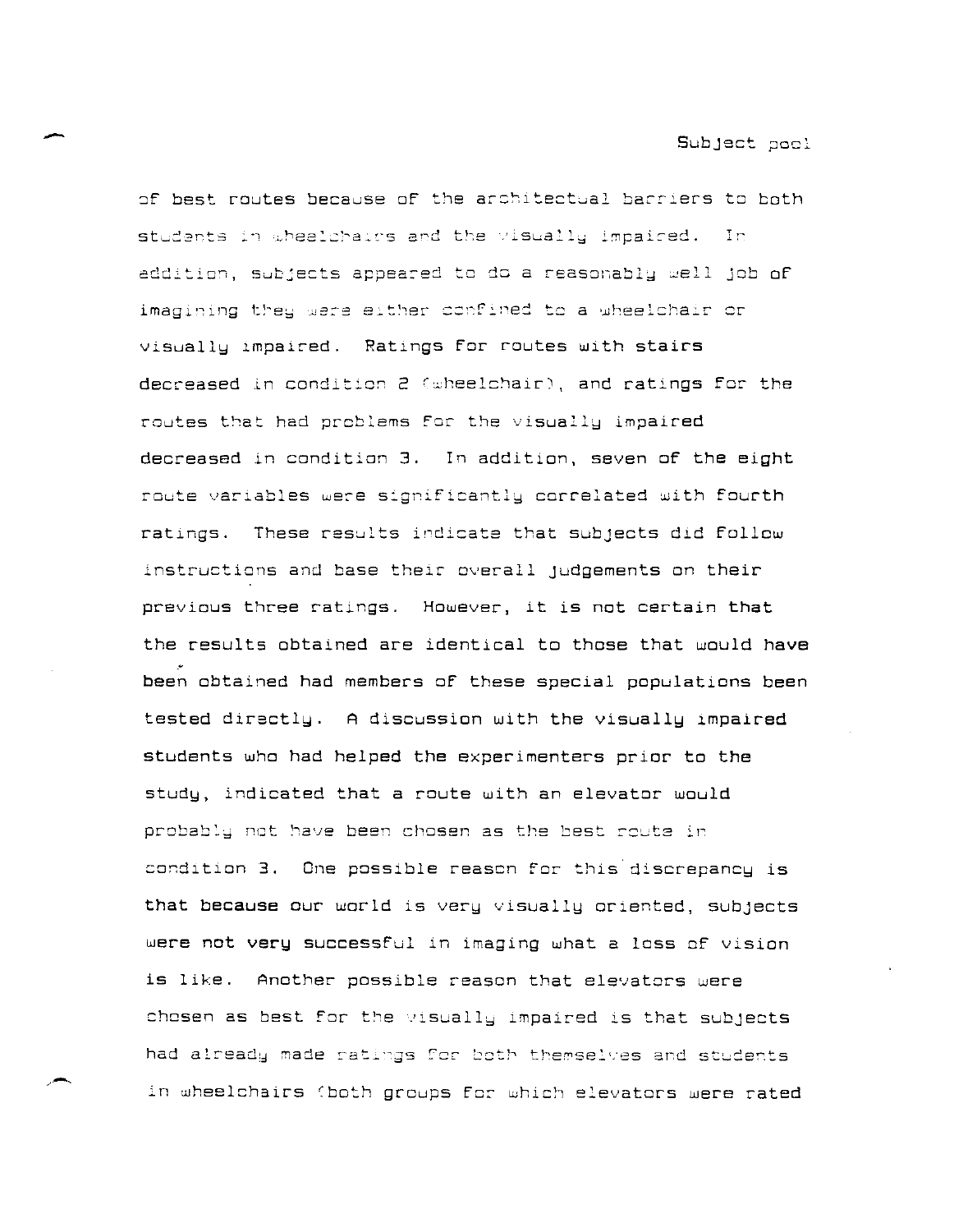Subject pool

highly). It is possible that some order effects were operating by the time subjects made their ratings for the visually impaired. Ratings for the wheelchair condition were what could be expected, indicating that subjects were better able to imagine a loss of physical mobility.

The study was successful in Finding what are the best routes for our situation. Routes 2 and 4, were judged clearly better then the other five. Both of these routes use elevators and are accessible to all members of the subject pool. The decision must now be made whether to design sign systems for both routes or to try and guide all subjects along the same path. Research is currently underway as to the nature of the signs to be used.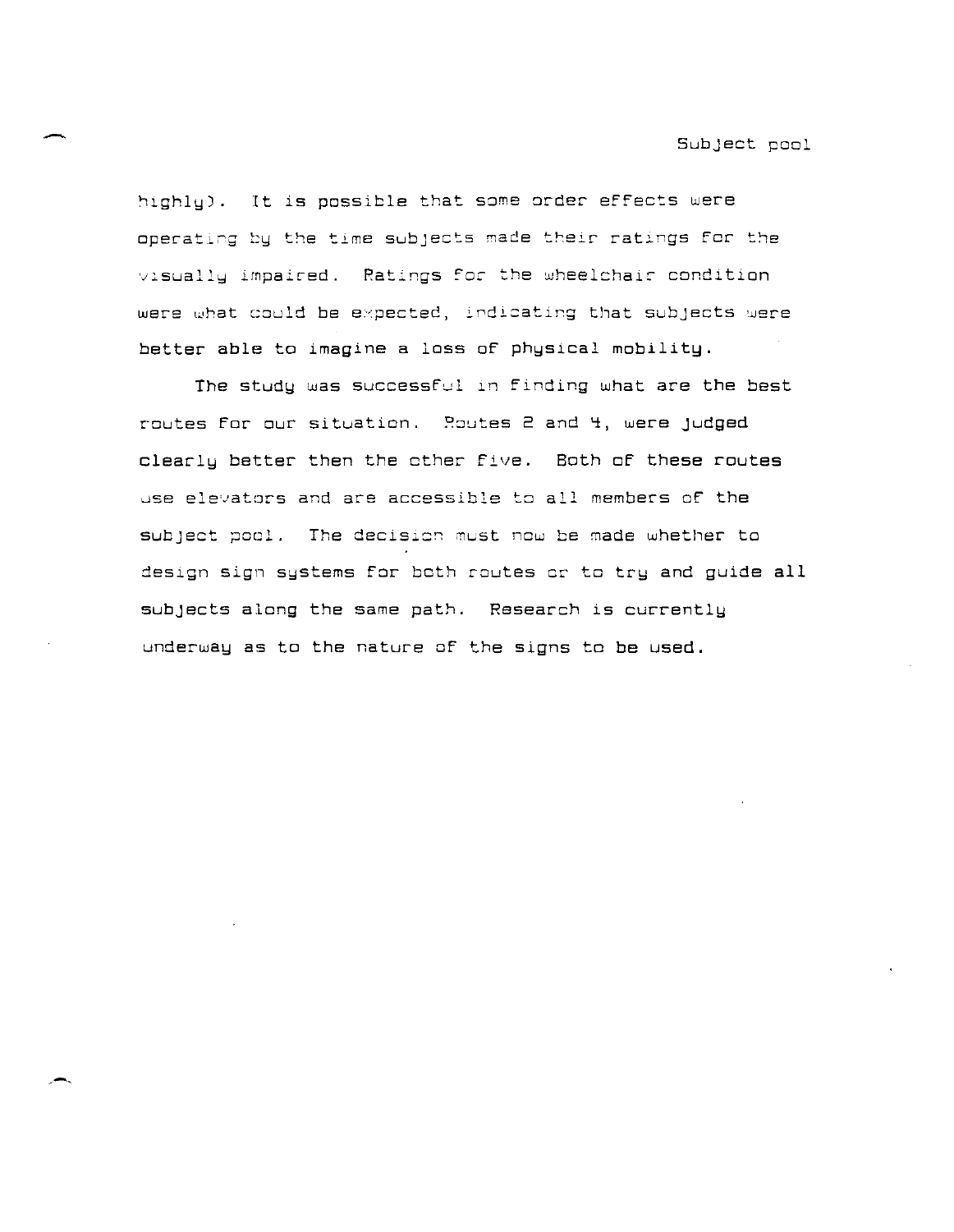#### References

- Best, G.A. (1970). Direction finding in large buildings. In D. Canter (Ed.) Architectural Psychology. London: RIBA.
- Brener, J. & Mitchell, S. (1989). Changes in energy expenditure and work during response acquisition in rats. Journal of Experimental Psychology Animal Behavior Processes, 15 (2), 166-175.
- Butler, D.L. **You-are-here maps versus signs.** Unpublished manuscript. Ball State University.
- Garling, T., Book, A., & Lindberg, E. (1986). Spatial orientation and wayfinding in the designed environment: A conceptual analysis and some suggestions for postoccupancy evaluation. Journal of Architectural Planning and Research, 3, 55-64.
- Leeuwenburg, E.L.J. (1967). Structual information of visual patterns: An efficient coding system in perception. The Hague: Mouton.
- Passini, R. & Proulx, G. (1988). Wayfinding without **visia,: An experiment with** congenitall~ **totally blind**  people, <u>Environment and Behavior, 20 (2)</u>, 227-252.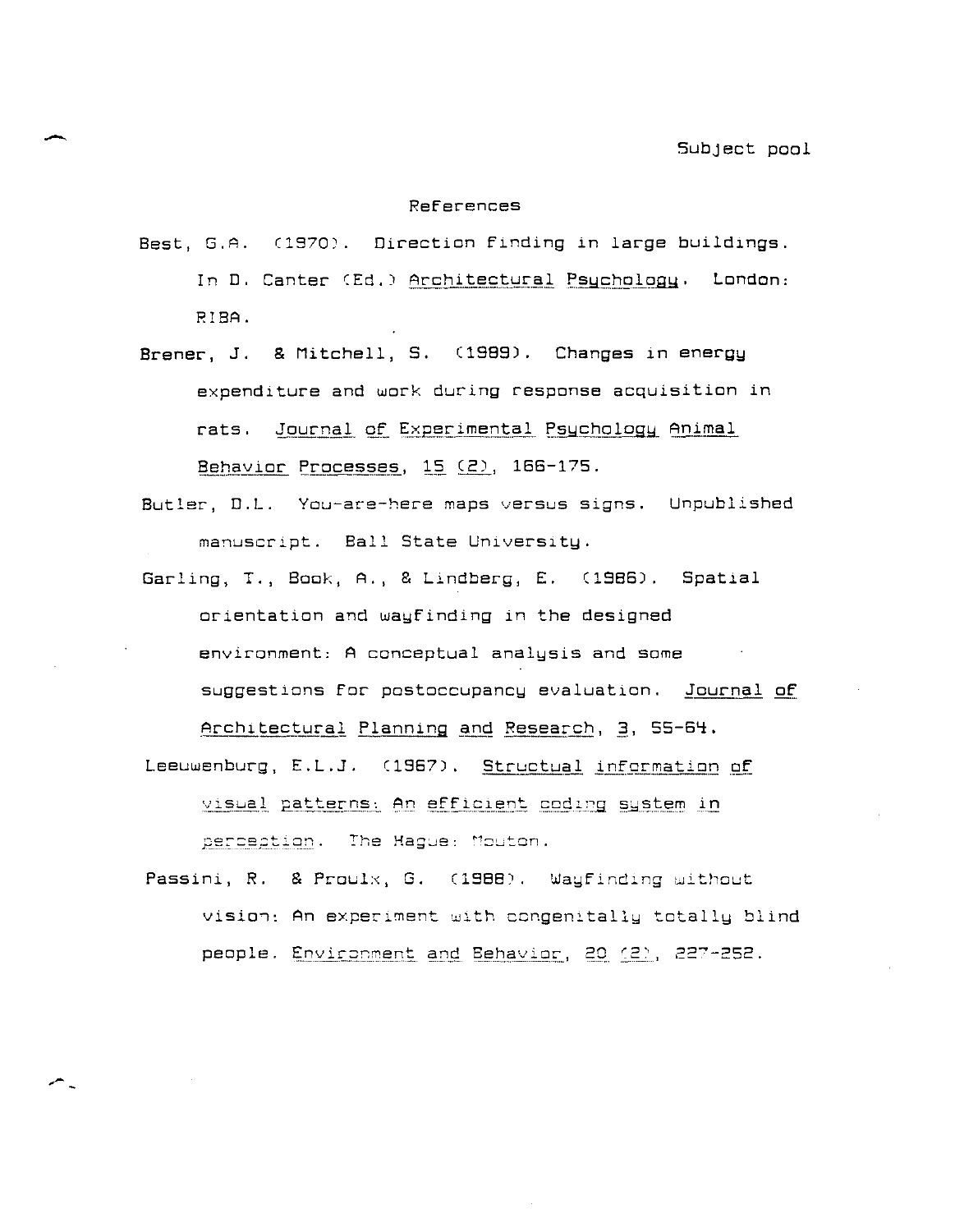Hotel CU. D  $\blacksquare$ **Prof** Research Experience:<br>prisbitated the ferrical:<br>investigated the terrical:<br>introduce the sign form ferrical:  $\stackrel{\cdot\,}{\scriptstyle{\mathfrak{w}}}$ ጣ Memberships:<br>Alpha Lambda Delta (National Fro<br>Blue Key (National Sophomore Ho<br>Phi Society<br>Phi Society  $\alpha$ n<br>F 끱  $\mathbf{D}$ Ċ. presented:<br>Acquino, A.I. (April 1990), Characterice of a<br>best route: An application to wayfinity assems.<br>Paper presente at the 9th moal Mranner, Franklin, Indiana<br>Undergraduate Reserch Conference, Franklin, Indiana  $\ddot{\phantom{1}}$ llowships and<br>Ball State<br>Ball State Ü. Ù фĀ.  $\overline{0}$ Honors College<br>Psychology GPA: 3.781<br>Psychology GPA: 3.812<br>GPE scores: Q 660 مبز Ò.  $\Omega$  $\vec{a}$ major: f<br>minors: degree D  $\mathbf{p}$   $\boldsymbol{\omega}$ rt ssional Activities:<br>Undergraduate curriculum commit<br>representative, 1989–1990 idati Ъ  $\Gamma^*$ **LITES**  $\frac{D}{D}$  $\blacksquare$ 0 ភ្និះ<br>ទី Acquino ny.  $\frac{\sum_{i=1}^{n} x_i}{n}$  $\Omega$ Ball State Univ<br>Psychology<br>Psychology<br>: Interpersonal<br>Humanities<br>! E<br>B ់ទី១ U) e.<br>Readale,<br>Readale, ÷ **Rondra** isants:<br>| state Scholar<br>| state: Scholate abola<br>Bloom  $\mathbf{F}^{\mathbf{a}}$  $\frac{1}{2}$ n ves printing<br>Dacheil  $\begin{array}{c} \square \end{array}$ saneBins<br>'s issin i medigi<br>1915<br>1918 univeresity<br>achelor of  $\blacksquare$  $\begin{bmatrix} 0 \\ 0 \\ 0 \\ 0 \end{bmatrix}$ PIIN  $\mathbf{H}$  $\overline{10}$ HZBZA<br>TOZA  $\begin{array}{c} \mathbb{R}^2 \ \mathbb{R}^2 \ \mathbb{R}^2 \end{array}$ . ប<br>ប mpich is<br>abidundin  $\mathcal{L}^{\mathcal{A}}$ Holm Enternal **ED**  $\ddot{r}$  $\overline{1}$  $\mathbf{u}$ COE-985 ΓÚ  $\bar{r}$ **TORLE**<br>EB Fons N) oieno **D**<br>**COLORED DE**<br>COLORED DE<br>COLORED DE<br>COLORED DE<br>COLORED DE Honorary Freshman apasta pue But<br>Tud and gitado: t<br>Sep m.  $\mathcal{V}$  $\omega$ ក<br>ទី  $\Omega$  $P_{\mathbf{S},\mathbf{1}}$ i<br>Pris proje យ Honorary  $\overline{1}$ р<br>С  $1\mathrm{D}$ aphe<sub>1</sub>  $\frac{D}{L}$ 10 ڌية<br>ون  $\bar{t}$ Lenal  $\mathbf{p},\mathbf{a}$  $-60$  $\Omega$  $\overline{ }$  $\rightarrow$  $\overline{a}$  $\mathsf{t}$  $\mathbf{r}$   $\mathbf{a}$ **O65** 

}  $\lambda$ 

 $\overline{\phantom{a}}$